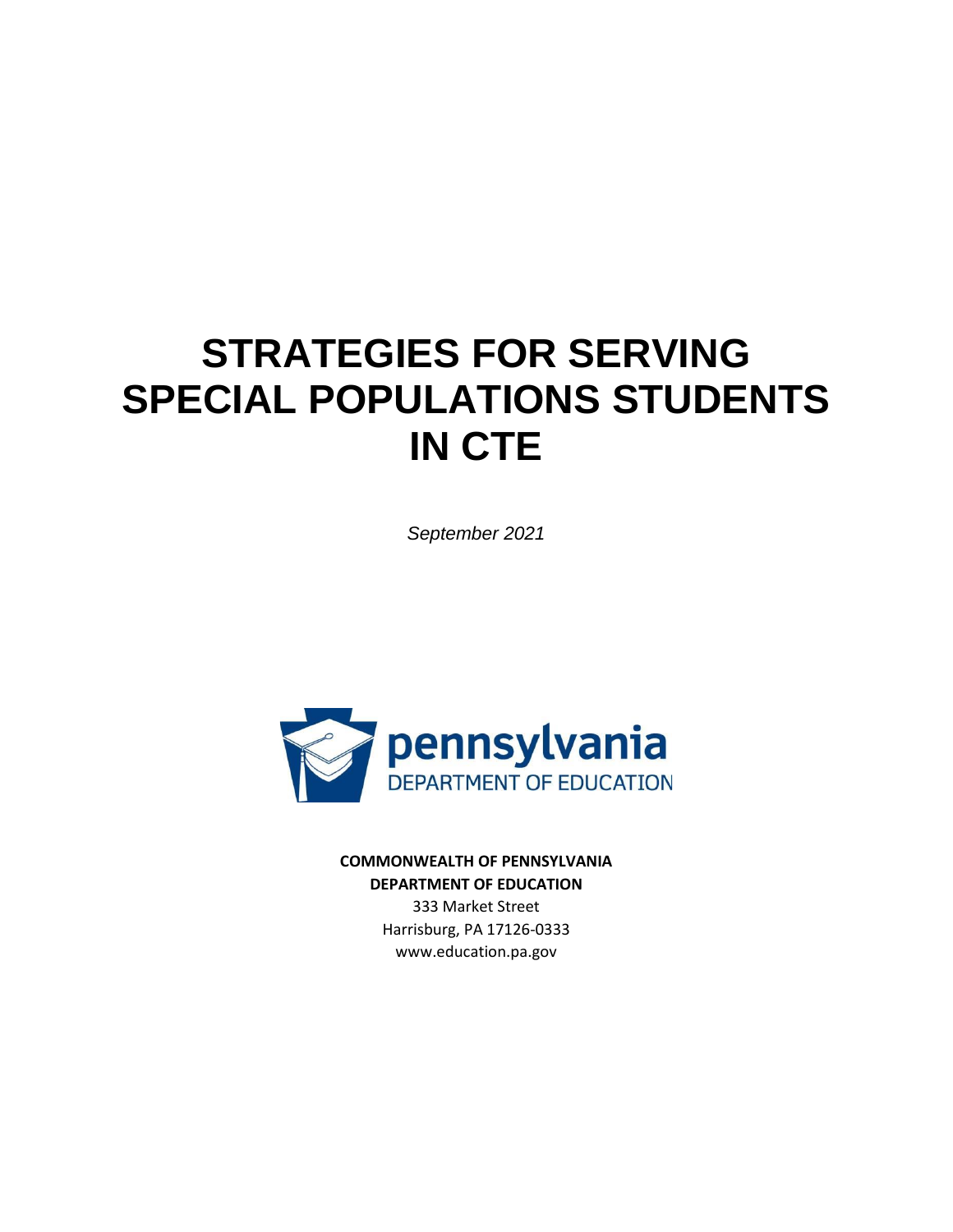

#### **Commonwealth of Pennsylvania**

Tom Wolf, Governor

#### **Department of Education** Dr. Noe Ortega, Secretary

#### **Bureau of Career and Technical Education** Lee Burket, Director

The Pennsylvania Department of Education (PDE) does not discriminate in its educational programs, activities, or employment practices, based on race, color, national origin, [sex] gender, sexual orientation, disability, age, religion, ancestry, union membership, gender identity or expression, AIDS or HIV status, or any other legally protected category. Announcement of this policy is in accordance with State Law including the Pennsylvania Human Relations Act and with Federal law, including Title VI and Title VII of the Civil Rights Act of 1964, Title IX of the Education Amendments of 1972, Section 504 of the Rehabilitation Act of 1973, the Age Discrimination in Employment Act of 1967, and the Americans with Disabilities Act of 1990.

The following persons have been designated to handle inquiries regarding the Pennsylvania Department of Education's nondiscrimination policies:

#### **For Inquiries Concerning Nondiscrimination in Employment:**

Pennsylvania Department of Education Equal Employment Opportunity Representative Bureau of Human Resources Voice Telephone: (717) 783-5446

#### **For Inquiries Concerning Nondiscrimination in All Other Pennsylvania Department of Education Programs and Activities:**

Pennsylvania Department of Education School Services Unit Director 333 Market Street, 5th Floor, Harrisburg, PA 17126-0333 Voice Telephone: (717) 783-3750, Fax: (717) 783-6802

If you have any questions about this publication or for additional copies, contact:

Pennsylvania Department of Education Bureau of Career and Technical Education 333 Market Street, 11th Floor, Harrisburg, PA 17126-0333 Voice: (717) 787-5530, Fax: (717) 783-6672 [www.education.pa.gov](about:blank)

All Media Requests/Inquiries: Contact the Office of Press & Communications at (717) 783-9802

*This report was written by Michelle Hebert-Giffen and Hans Meeder of the National Center for College and Career Transitions [\(www.NC3T.com\)](http://www.nc3t.com/), under contract with the Pennsylvania Department of Education Bureau of Career Technical Education, under the leadership of Dr. Lee Burket. Members of the Special Populations Working Group provided input to the report.*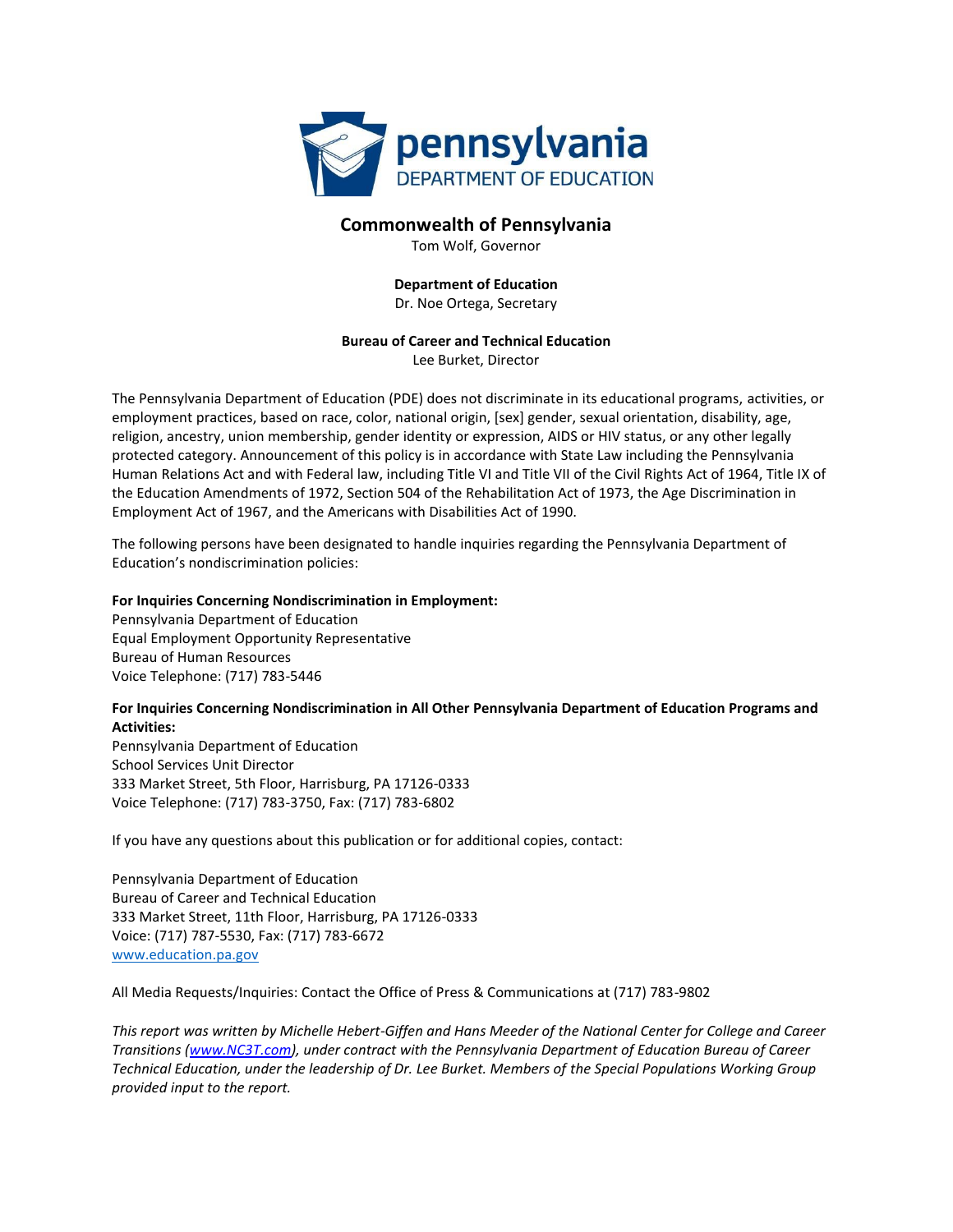# **Table of Contents**

| Introduction                                                                             | 4   |  |
|------------------------------------------------------------------------------------------|-----|--|
| Section 1: Cross Cutting Strategies to Serve Special Populations Students                | 7   |  |
| Section 2: Individuals with Disabilities                                                 | 10  |  |
| Section 3: Students Facing Economic Challenges                                           | 16  |  |
| Section 4: Individuals Preparing for Non-traditional Fields                              | 19  |  |
| Section 5: Single Parents, Including Single Pregnant Women                               | 22  |  |
| Section 6: English Learners                                                              | 23  |  |
| Section 7: Youth Who Are In, or Have Aged Out of, the Foster Care System                 | 26  |  |
| Section 8: Youth with a Parent Who Is a Member of the Armed Forces and Is on Active Duty |     |  |
|                                                                                          | 288 |  |
| Appendix A: BCTE Special Populations Working Group Members, 2020-2021                    | 30  |  |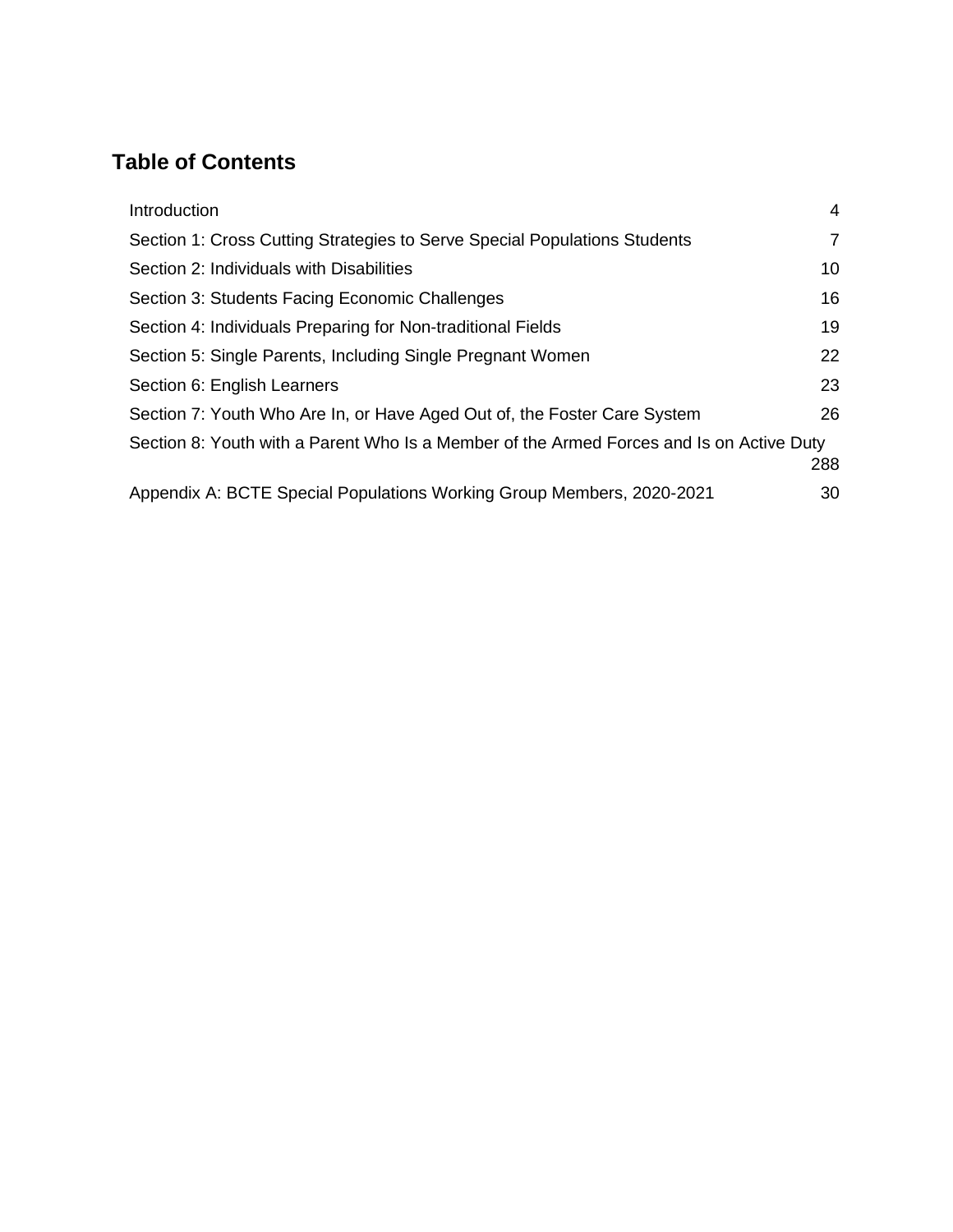# **STRATEGIES FOR SERVING SPECIAL POPULATIONS STUDENTS IN CTE**

# <span id="page-3-0"></span>**Introduction**

Students across the spectrum of special populations face many educational challenges and often do not enter or complete career and technical education (CTE) programs. To focus attention on improving participation, retention, and completion rates among special populations students, The National Center for College and Career Transitions (NC3T), under the direction of the Bureau of Career Technical Education (BCTE) of the Pennsylvania Department of Education (PDE), convened a Special Populations Working Group to help target identification and gathering of best practices that positively impact students from special populations.

In the most recently enacted version of the federal Perkins Act (Perkins V) to support state and local CTE, the definition of "special populations" was slightly expanded to include youth connected to foster care and individuals with parents on active duty in the armed services.

Under Perkins V, students from "special populations" include:

- 1. individuals with disabilities;
- 2. individuals from economically disadvantaged families, including low-income youth and adults;
- 3. individuals preparing for non-traditional fields;
- 4. single parents, including single pregnant women;
- 5. out-of-workforce individuals;
- 6. English learners;
- 7. homeless individuals described in section 725 of the McKinney-Vento Homeless Assistance Act (42 U.S.C. 11434a);
- 8. youth who are in, or have aged out of, the foster care system; and
- 9. youth with a parent who is a member of the armed forces and is on active duty.

Many students identify with more than one special populations category, such as a student with a disability who is in a non-traditional field.

# **Perkins V Comprehensive Local Needs Assessment and Performance Indicator Data**

Perkins V requires that local eligible recipients conduct a comprehensive local needs assessment (CLNA) and update it on a biennial basis. The CLNA is considered "the foundation of Perkins V implementation at the local level." Guidance from PDE about how to conduct the CLNA can be found on page 71 and 72 in the [Perkins Local Applications Guidelines](https://www.education.pa.gov/Documents/K-12/Career%20and%20Technical%20Education/Grants/Perkins%20Local%20Application.pdf) .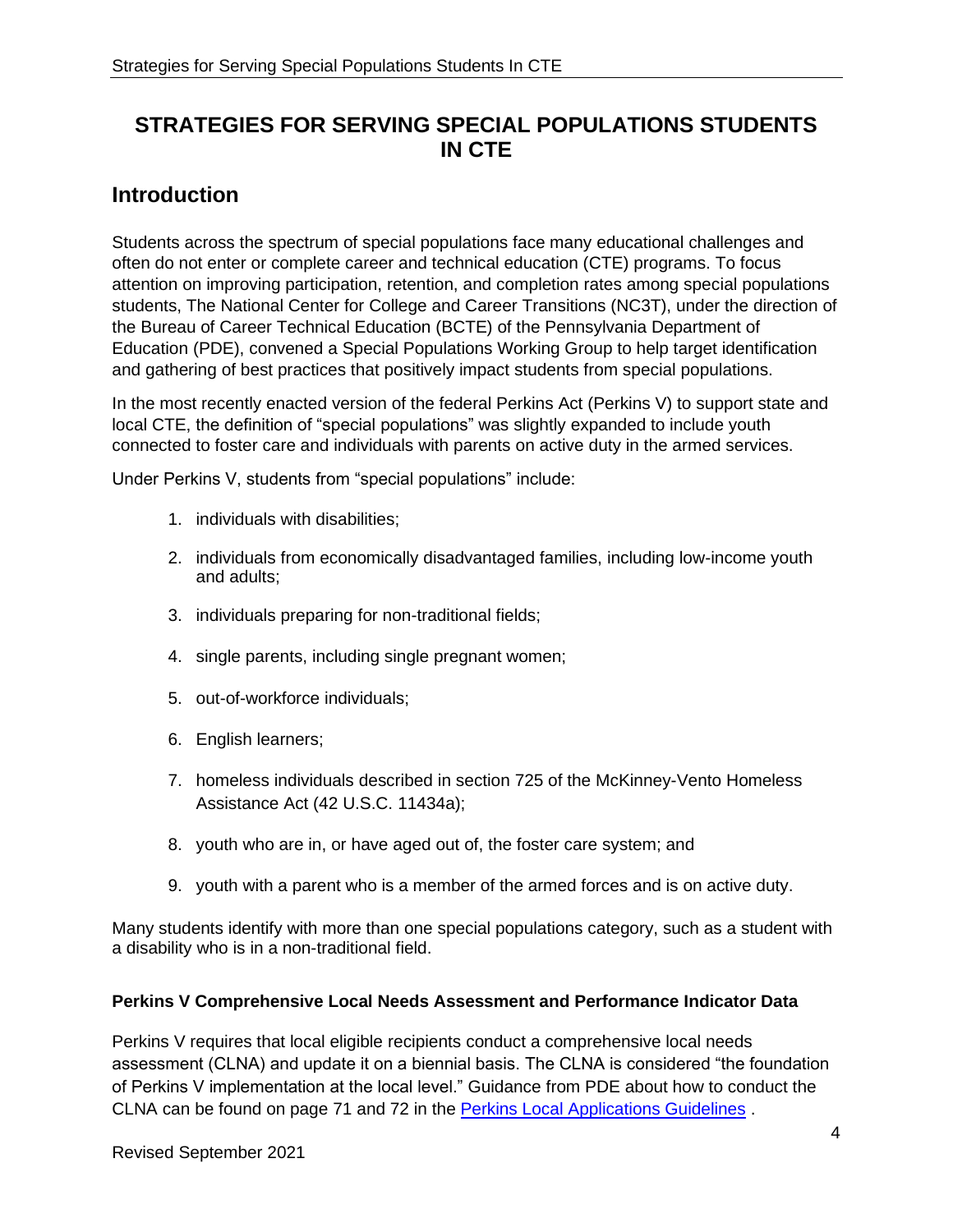Local eligible recipients must work with key stakeholders to conduct a comprehensive evaluation of their CTE systems, and to use data to identify areas for targeted improvement that could lead to "increased opportunities for student success." The CLNA analysis process requires CTE administrators to review and consider performance of students from special populations.

Additional information about the Perkins CLNA prepared by Advance CTE and ACTE can be found in this [Guide for State Leaders.](https://cte.careertech.org/sites/default/files/Local_Tool_Needs_Assessment_FINAL_3.18.2019.pdf)

The CLNA must report on:

- 1. Performance on federal accountability indicators;
- 2. Alignment to labor market needs;
- 3. Scope, size, and quality of programs offered;
- 4. Progress toward implementing programs and programs of study;
- 5. Recruitment, retention, and training of faculty and staff; and
- 6. Progress toward improving access and equity.

Under Perkins V, states are required to report on specific core indicators of performance. Pennsylvania reports on the following core indicators:

[1S1: Four-Year Graduation Rate](about:blank#1S1Modal)

- [1S2: Extended-Year Graduation Rate](about:blank#1S2Modal)
- [2S1: Academic Proficiency in Reading/Language Arts](about:blank#2S1Modal)
- [2S2: Academic Proficiency in Mathematics](about:blank#2S2Modal)
- [3S1: Post-Program Placement](about:blank#3S1Modal)
- [4S1: Non-traditional Program Concentration](about:blank#4S1Modal)
- 5S1: Program Quality [Attained Recognized Postsecondary Credential](about:blank#5S1Modal)
- 5S4: Program Quality for Skill Attainment on NOCTI-NIMS

Perkins V Performance Indicator Data is now disaggregated by the special populations subgroups to more effectively identify and address performance gaps.

# **Special Populations Working Group**

The Special Populations Working Group is composed of 20 members who serve in administrative or instructional roles at Career and Technology Centers (CTCs) located across the six geographic regions in Pennsylvania and different types of communities (urban, suburban, small town). The group convened for four virtual meetings from November 2020 to June 2021.

The Special Populations Working Group focused its efforts on identifying challenges associated with meeting the needs of CTE students from special populations groups and potential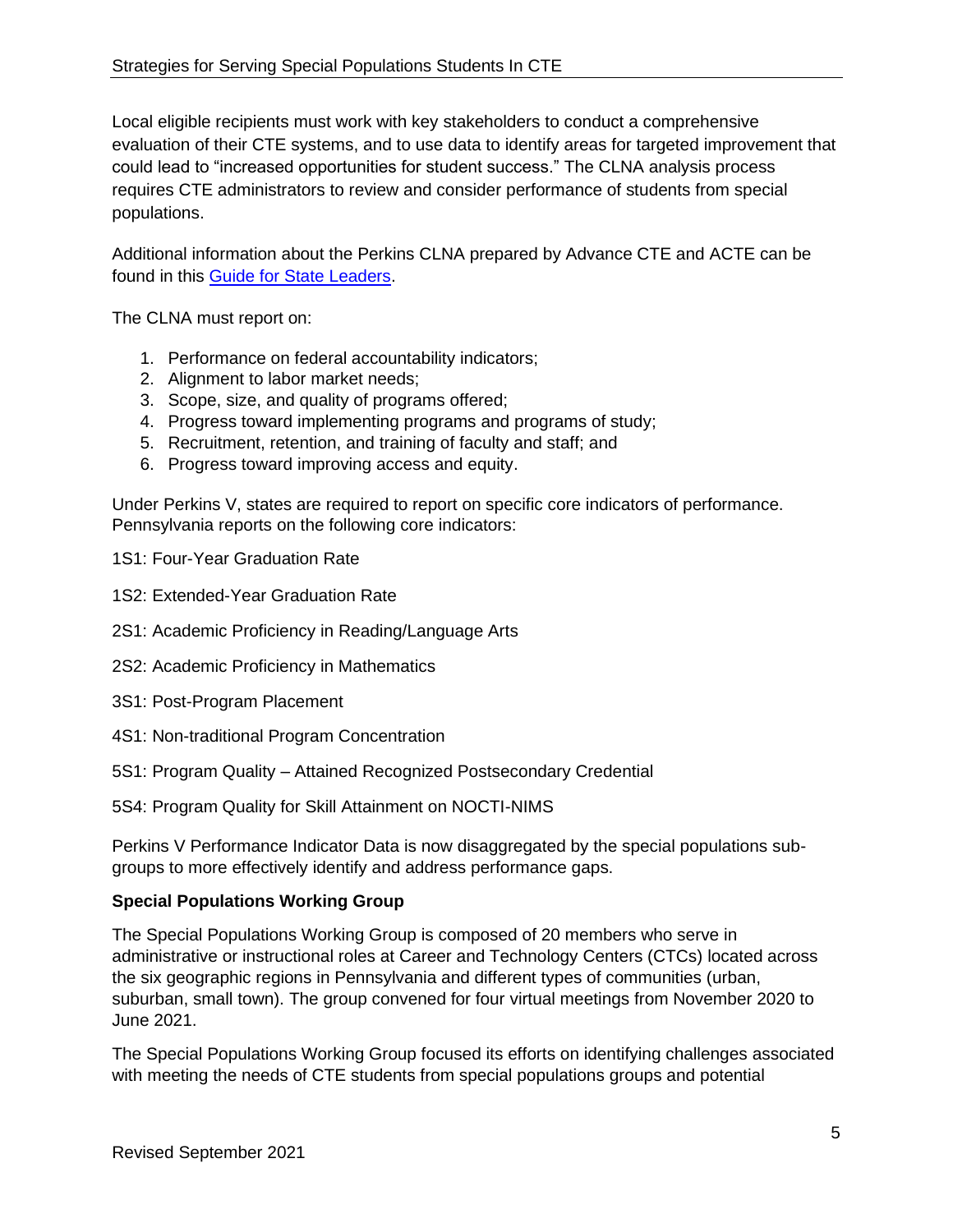strategies to address those challenges. For time purposes and to address similar needs of students, it combined some of the special populations categories.

# **Consolidated Group: Students Facing Economic Challenges**

- 1. Individuals from economically disadvantaged families, including low- income youth and adults
- 2. Out-of-workforce individuals
- 3. Homeless individuals described in section 725 of the McKinney-Vento Homeless Assistance Act (42 U.S.C. 11434a)

# **Use of this Working Report**

This 2020-21 report on serving special populations students in CTE is a summary of effective strategies identified by the working group. It is not meant to serve as an exhaustive list of strategies. Rather, it captures the professional insight and in-the-field knowledge working group members shared during the four meetings. It represents a jumping off point for further discussion on how best to meet the needs of CTE students across special populations in Pennsylvania and the resources needed to do this.

The strategies identified in this report may be adapted for posting on electronic platforms such as the BCTE website, the PACTEResources.com website (administered by PACTA) and other CTE-related websites in Pennsylvania.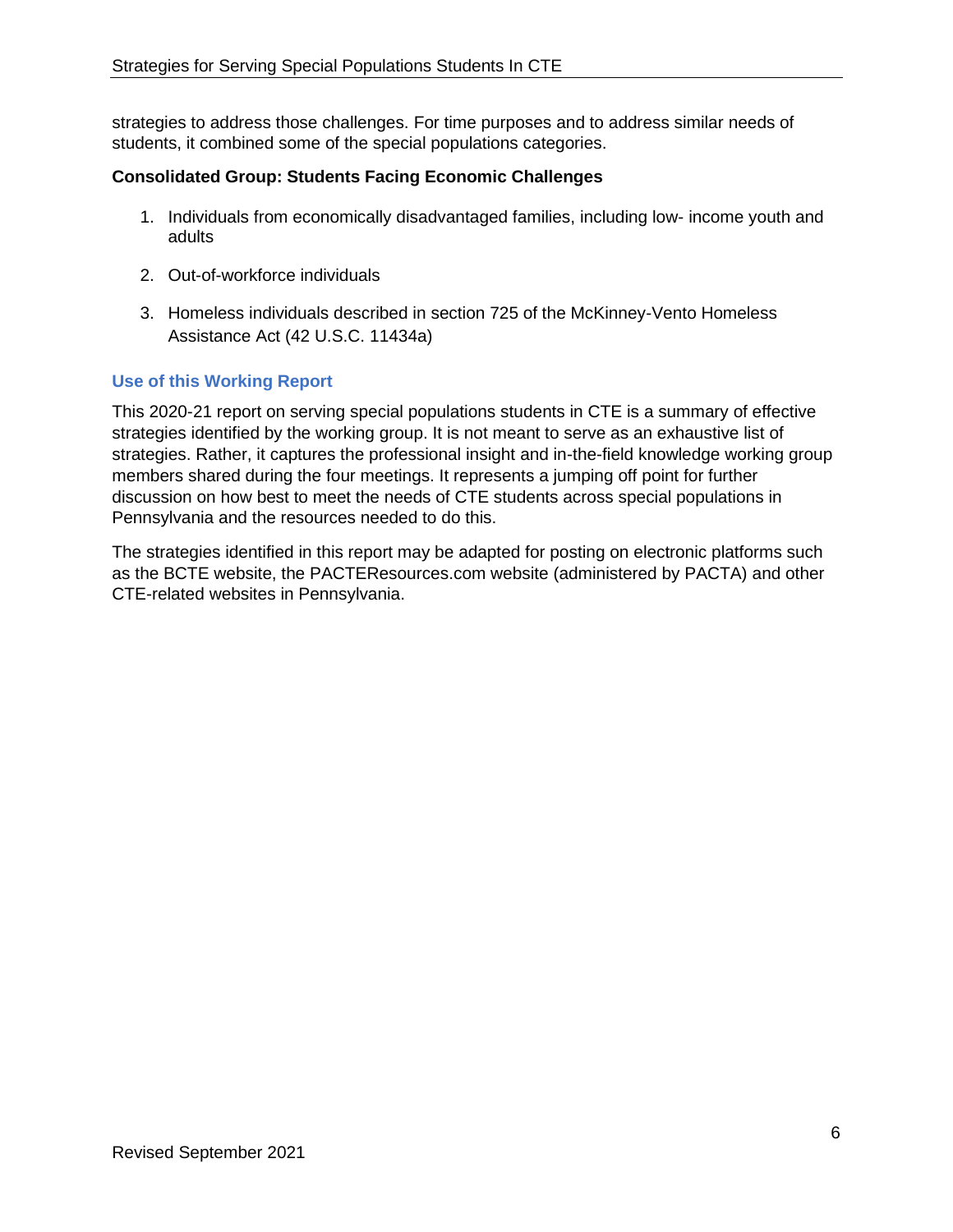# <span id="page-6-0"></span>**Section 1: Cross Cutting Strategies to Serve Special Populations Students**

Many strategies for serving special population students in CTE cut across multiple categories of special populations as defined in Perkins V. That is, these strategies can be implemented to meet the needs of students across special population categories because they address some universal needs. The Working Group refers to these strategies as *Cross Cutting Strategies*. They include strategies related to:

- 1. Data collection and analysis;
- 2. Professional development;
- 3. Collaboration and communication between CTCs and sending schools; and
- 4. Early interventions.

# **Strategy 1A. Collect and analyze data to drive change and monitor student progress.**

- a. Data for the sake of data serves no real purpose. It is not enough to gather data to analyze and identify achievement gaps. **After the analysis, educators need to implement strategies that directly address the underlying factors contributing to the gaps.** This process then sets the stage to evaluate if those strategies are effective.
- b. **To meet the specific needs of special population students, educators should analyze student performance data disaggregated by the special populations**  subgroups identified in Perkins V. This analysis should be done school-wide and by program area and include a comparative analysis with data on non-special population students. *(When completing such analysis, however, educators need to be cautious about drawing faulty conclusions from the data. There may be a misinformed tendency to blame low scores on a high number of special populations students participating in a particular program. This could lead to a negative stigmatization of these students.)*
- c. **Educators should collect a variety of data, including but not limited to:**
	- NOCTI pre- and post-data
	- Academic performance (Keystone assessments, academic grades)
	- Attendance
	- Long-term placement in work-based learning programs like internships and/or cooperative education (co-op)
	- Behavior (suspensions/disciplinary actions)
	- Engagement (time-on task)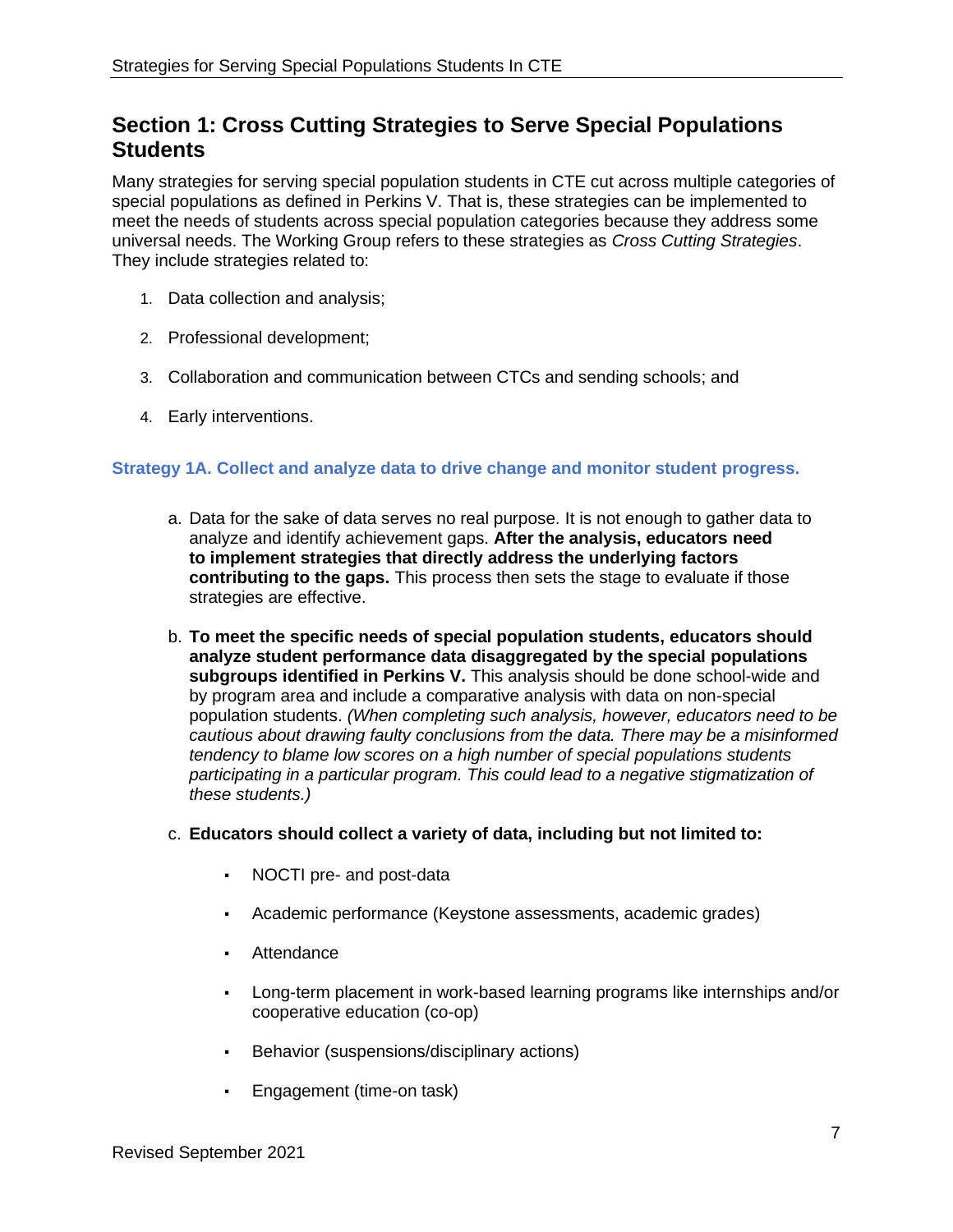- d. **Data analysis is a skill that needs to be taught. Staff at high schools and CTCs should participate data analysis training.** Training should address how to collect and analyze data to help identify achievement gaps, conduct root-cause analysis, and how to then implement interventions based on this analysis. Set expectations for when and how data will be collected and analyzed.
- e. **CTCs should provide instructors time to conduct data analysis, and to discuss it and collaborate with colleagues to devise intervention strategies.**
- f. **Schools benefit from securing teacher buy-in for collecting and analyzing data to guide instruction.**
- g. **CTCs should share data analysis findings with sending schools and other stakeholders as appropriate.** Make the analysis easy to access and read. When CTCs share data, it can validate their reasoning for needing resources to serve students or deciding to implement certain strategies.
- h. **CTCs and schools should administer student surveys and analyze the data to capture and validate students' voices about school and their experiences.**

**Strategy 1B. Provide professional development to instructors that educate them about the unique needs of some special populations students and teaches them effective instructional strategies to best serve these students.**

#### a**. CTS should maximize resources and time to provide focused and relevant professional development.**

- Inform faculty of the special populations represented at the CTC and compare their data to state averages.
- Consider collaborating with sending schools to provide professional development on topics relevant to both CTE instructors and academic teachers. Or, if a particular area of training already is offered at a sending school, find out if instructors from the CTC can utilize it.
- **Take advantage of peer-to-peer learning. Have instructors share with colleagues** what they learned at a professional development session. If an instructor has experience in a particular area that would benefit other teachers, then have that instructor train them.
- **Expand opportunities for online training.**
- **E** Establish accountability measures for making sure what is presented in professional development is then applied in the classroom. How often will a strategy be used? How will it be measured/monitored?

**Strategy 1C. CTCs and sending schools collaborate and communicate to provide needed services to students in a consistent and streamlined manner.**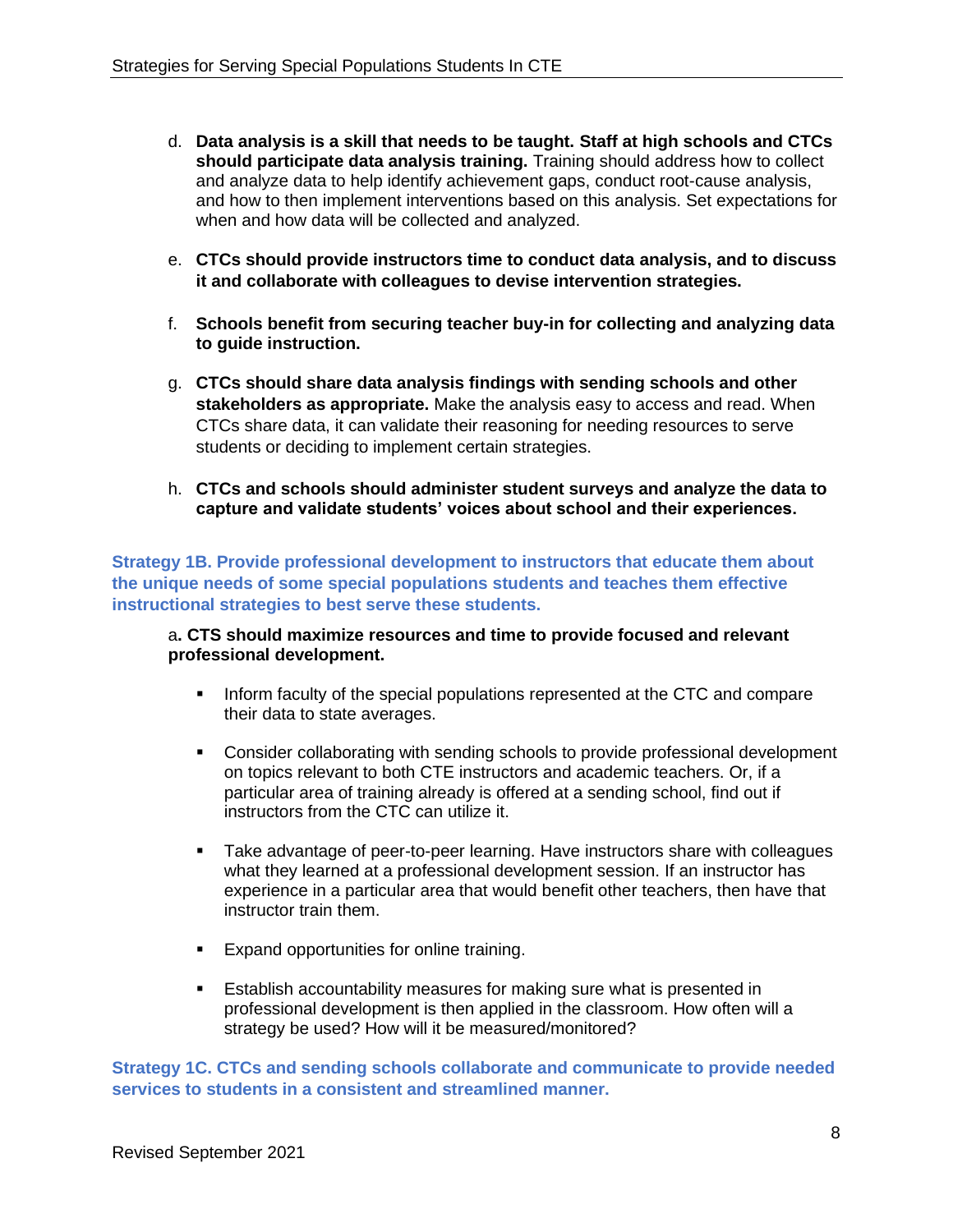CTCs and sending schools both are responsible for providing students with a high-quality educational experience in which their needs are addressed. **Clear communication between the CTC and the sending school about the roles and responsibilities assumed by each school, data sharing, and established procedures and points of contact are critical.**

# **Strategy 1D. Intervene early and often to meet students' needs.**

**CTCs can address barriers to learning among special populations students by proactively working with students.** When CTCs intervene early, they can help head off a more serious learning challenge. In addition, following up with students after interventions is important to monitor student progress and determine if additional strategies are warranted, and support student engagement.

# **Promising Practices Profiles and Other Resources: Cross Cutting Strategies**

#### [Venango Technology Center: Multiple Tiered System of Support \(MTSS\)](http://pacteresources.com/2021/06/venango-technology-center-multiple-tiered-system-of-support-mtss/)

Venango Technology Center (VTC) uses MTSS to proactively implement interventions for students who face barriers to learning.

# [SUN Area Technical Institute: Student Awareness Team](http://pacteresources.com/2021/05/sun-area-technical-institute-student-awareness-team/)

The Student Awareness Team identifies students who are struggling and proactively provides resources and support to address their specific barriers to learning.

[Lancaster County Career & Technology Center, Lancaster County Public Sending Schools and](http://pacteresources.com/2021/05/lancaster-county-career-technology-center-lancaster-county-public-sending-schools-and-lancaster-lebanon-iu13-strengthening-partnerships-between-sending-districts-ctcs-and-iu-13-to-support-cte-st/)  [Lancaster/Lebanon IU13: Strengthening Partnerships between Sending Districts, CTCs, and](http://pacteresources.com/2021/05/lancaster-county-career-technology-center-lancaster-county-public-sending-schools-and-lancaster-lebanon-iu13-strengthening-partnerships-between-sending-districts-ctcs-and-iu-13-to-support-cte-st/)  [IU13 to Support CTE Students with Diverse Needs](http://pacteresources.com/2021/05/lancaster-county-career-technology-center-lancaster-county-public-sending-schools-and-lancaster-lebanon-iu13-strengthening-partnerships-between-sending-districts-ctcs-and-iu-13-to-support-cte-st/)

Lancaster County Career & Technology Center, its sending school districts, and the Lancaster/Lebanon Intermediate Unit 13 focused on improving their collaboration and communication practices so that they could better serve students with diverse needs. As part of this process, they delineated specific responsibilities among themselves and increased their transparency when working together.

#### [Susquehanna County Career & Technology Center: Early Intervention to Address Student](http://pacteresources.com/2021/05/susquehanna-county-career-technology-center-early-intervention-to-address-student-performance-concerns/)  [Performance Concerns](http://pacteresources.com/2021/05/susquehanna-county-career-technology-center-early-intervention-to-address-student-performance-concerns/)

Instructors use alert forms to notify the student, the parents, the counselor, and the executive director if a student's grade dips below 75% in a class. This early-intervention approach addresses the needs of all students facing barriers to learning, including those from across the spectrum of special populations.

[Resource Guide: Publications and Electronic Resources Relating to Special Populations](http://pacteresources.com/2021/03/resource-guide-publications-and-electronic-resources-relating-to-special-populations/) This document includes a collection of resources focused on serving special populations students in CTE.

# [Video: SUN Area Technical Institute -](http://pacteresources.com/2021/06/the-best-practice-tap-profiles-webcast-series-episode-15/) Student Awareness Team Video

The SUN Tech Learning Support Teacher provides details on how SUN Tech identifies students in need and focuses on the early implementation of services to address those needs.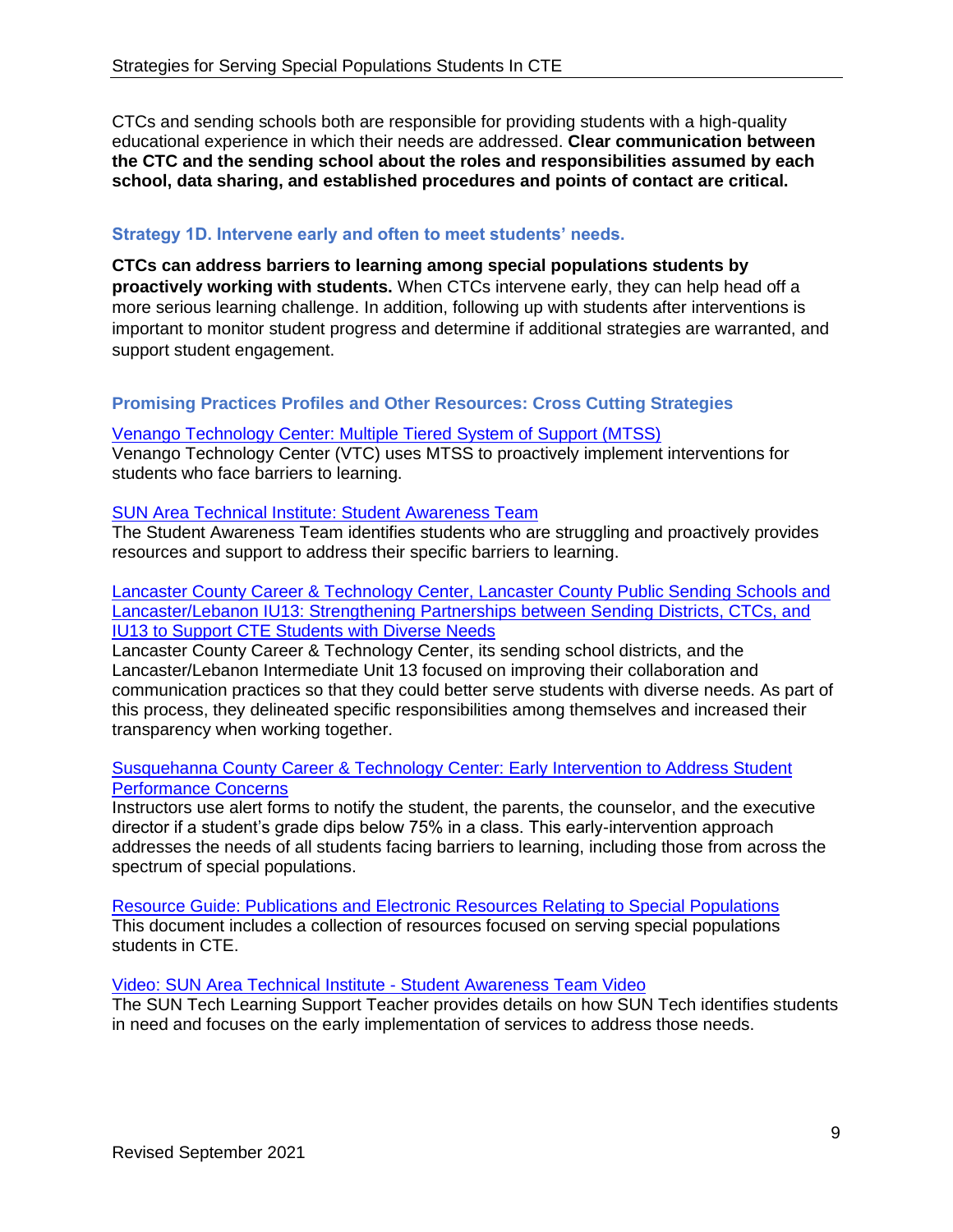# <span id="page-9-0"></span>**Section 2: Individuals with Disabilities**

About 29 percent of secondary students participating in CTE in Pennsylvania are identified as individuals with disabilities. (Note: Special populations participant data provided throughout this working report is from the 2020 Pennsylvania Consolidated Annual Report (CAR).) These students can thrive in CTE programs when they receive the support and resources they need. Many of these students benefit from proactive interventions that aim to ease educational transitions for them, build on their skills, abilities, and interests, and directly address any barriers to learning, which may involve academic, social-emotional, or other challenges.

# **Strategy 2A. Emphasize the importance of and implement practices to support appropriate program placement so that students are well-positioned to enroll in programs that best align with their interests and skills.**

**For many students with disabilities, achieving success in a CTE program starts with enrolling in a program that is a "good fit" for them.** A "good fit" program is one that aligns with their interests and skills and prepares them for postsecondary success be it in education, training, or direct entry into the workforce.

Many educators find that helping students take ownership of their enrollment decision is a powerful strategy. To be able to do this, prospective students need to be able to fully assess whether a program is a good match for them. Specific practices that could be implemented to help students make their decisions include:

- a. Tours of specific CTE programs so that students can see what a class is like in action.
- b. Informal assessments during visits and tours. Instructors observe prospective students trying out a class and provide feedback on their strengths and areas in need of improvement.
- c. Interviews with prospective students to discuss career goals.

# **Strategy 2B. Provide transition services for students enrolling in the CTC.**

**Schools should follow the CTC admissions policy, and once the student is admitted, the IEP team should meet to determine appropriate services to ensure the student achieves Free and Appropriate Education. Students with Individualized Education Programs (IEPs) benefit from supports that help ease their transition to the CTC.** These services require coordinated planning and communication between the CTC and the sending school, as well as early and sustained outreach to the students and their families. CTCs and sending schools should "frontload" these conversations - start the conversations as early as possible, and at least in the spring before the students start at the CTC in the fall.

Specific practices that could be implemented to help facilitate the transition for students include:

a. Prior to the student starting the CTE program, the sending school shares the student's IEP with the CTC, and CTE instructors and learning facilitators attend IEP meetings if possible. These practices can help ensure the IEP is written so the Specially Designed Instruction (SDI) is relevant to the program requirements and certifications. (Match up SDI with day-to-day task list in the program of study.)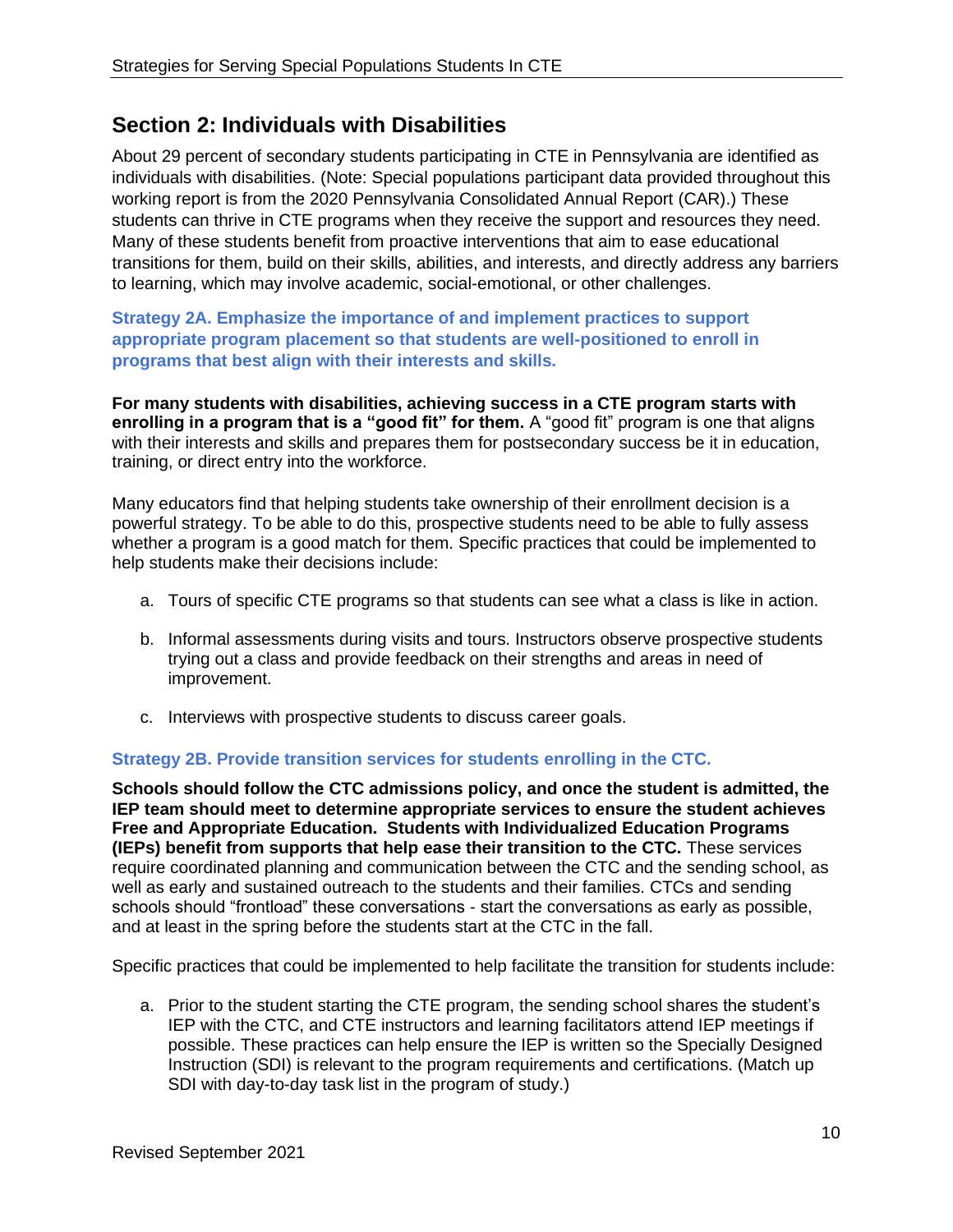- b. Give students and parents the opportunity to meet with CTC learning facilitator staff prior to enrollment so that they know who to go to for support and are familiar with the resources available to them.
- c. Provide an opportunity for students and parents to meet with their CTE instructor before the student begins the program. This allows them to become familiar with the instructor. The instructor can explain the program and expectations to them and address any questions or concerns.

# **Strategy 2C. Provide comprehensive planning for students for postsecondary success.**

The transition to educational and employment opportunities after high school marks an important step for all students. **For students with disabilities, focused support and resources can help them make a successful transition to further education, training, or work experiences that best align with their goals, strengths, and needs.** Comprehensive planning may include strategies such as:

- a. Provide transition clinics which bring together students, their families, key school staff, and relevant community stakeholders to discuss next steps with students and the resources they will need to take those steps.
- b. Help students set specific career path and transition goals that are focused on postsecondary educational programs and/or realistic employment opportunities.

**Strategy 2D. Focus on coordination and collaboration between CTE instructors, special education instructors, and learning facilitator staff to ensure students' needs are met and accommodations are made to best help students achieve success.** 

**To provide students with disabilities the services and resources they need and are detailed in their IEPs, the CTE instructors, special education instructors, and learning facilitator staff should communicate about the classroom assignments and expectations.** Practices that support this strategy include:

- a. CTE instructors sharing lesson plans and assessments with learning support staff ahead of time.
- b. Regular meetings (or communications) to discuss what is or is not working for the student.
- c. Agreement on what in-class services will look like and how they can best be implemented.

# **Strategy 2E. Design and differentiate instruction to meet varying needs and build on individual strengths.**

**CTE instructors need to use teaching strategies that address the different learning styles and abilities of their students.** They should also work with the sending schools to ensure that the SDI matches up with the program task list.

**Strategy 2F: Consider ways to expose students with significant cognitive disabilities to career options and CTE programs in a safe and meaningful manner.**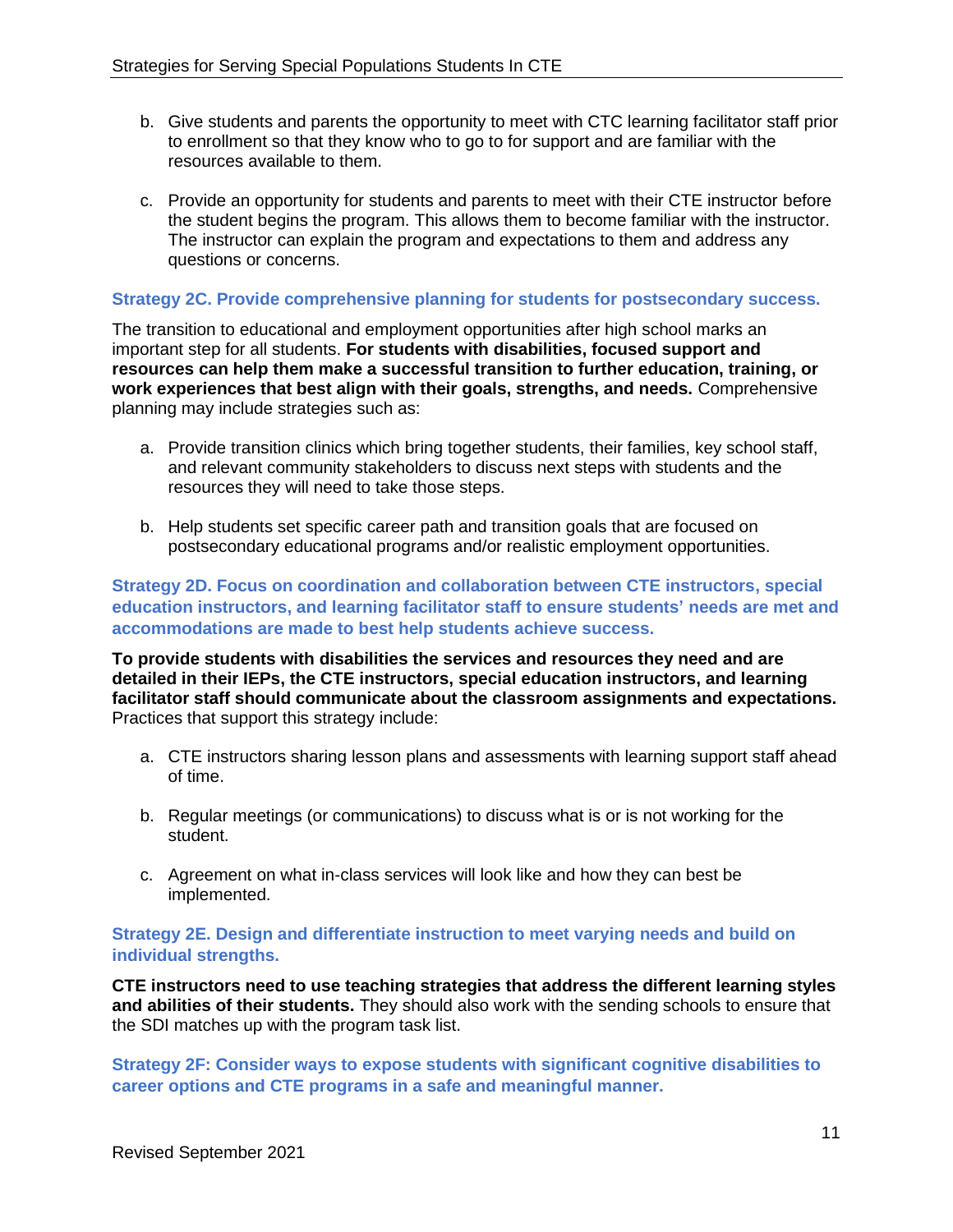Focus on how best to meet the needs of students with significant cognitive disabilities to learn about a range of career options and participate in CTE programs, taking into consideration safety precautions, interests, and skills.

**Strategy 2G. Provide professional development to both CTE instructors and learning facilitators on how to best meet the needs of students with disabilities.** 

### **Professional development should focus on how to:**

- a. **Implement SDI in CTE and build buy-in for doing so.** SDIs are often written and developed for general education application, but they would better serve students with disabilities if they also took into consideration their CTE programs.
- b. **Better understand the legal requirements of special education in CTE.**
- c. **Read and understand IEPs so that they can plan and deliver instruction that takes into consideration the learning goals for students and what services and resources should be provided to meet those goals.**
- d. **Differentiate instruction and implement accommodations to meet the needs of all students.**

**Strategy 2H. Prioritize consistent and focused communication and collaboration between CTCs and other stakeholders who play an important role in helping students with IEPs be successful.**

**Schools and CTCs should follow CTC admissions policy. Once students are admitted to the CTC, the IEP or 504 team should convene to discuss supports to ensure FAPE for students with disabilities. Every student with a disability has a case manager at the sending school with whom the CTC should contact to obtain information about accommodations.** Sending schools may need guidance in understanding what CTE programs entail so that they can help students select appropriate programs. CTCs and sending schools both play a role in providing services to students with disabilities. Clear communication between the CTC and the sending school about the roles and responsibilities assumed by each school, data sharing, and established procedures and points of contact are critical. Together, sending schools and CTCs can identify students' needs, monitor their progress toward achieving their learning goals and help students plan for their postsecondary transition without duplicating efforts or allowing services and needs to go unmet.

- a. **Parents** CTCs should conduct outreach to parents early on, during a student's enrollment in a CTE program, and throughout their time at the CTC.
- b. **Students** As Strategy 1 states, by engaging students in their decision making and empowering them to take ownership for their learning goals and needs, CTCs can help students advocate for themselves and be successful. A designated staff member can meet regularly with students with disabilities to discuss their progress, listen to their feedback, and identify any issues with which they may need help.
- c. **Employers, postsecondary institutions, and community service providers** CTCs must develop and sustain working relationships with these stakeholders so that together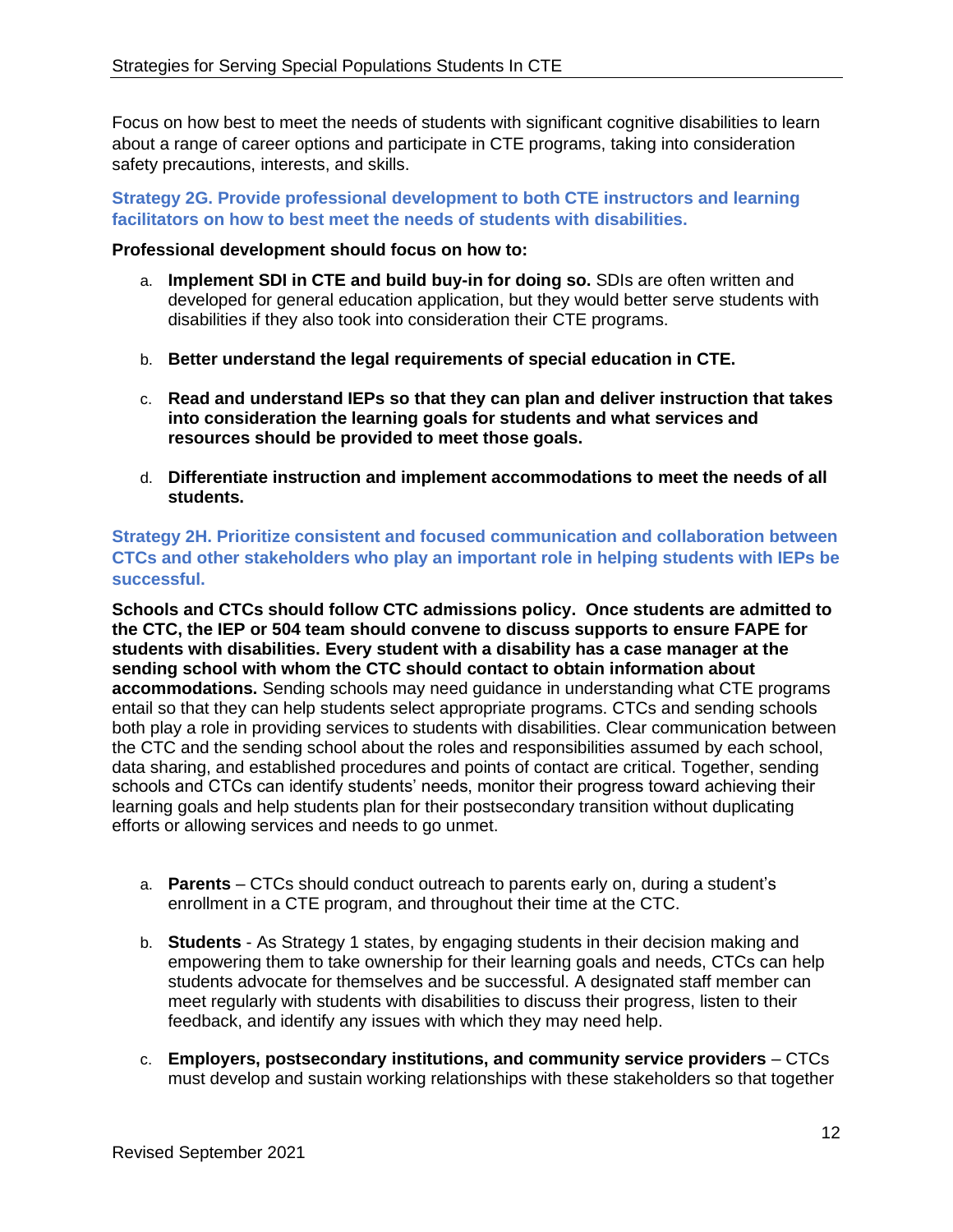with students and their families, they can map out viable, appropriate, and supportive postsecondary options for students with disabilities.

#### **Strategy 2I. Monitor student engagement.**

Student engagement is linked to student success in school. **To monitor engagement, CTCs can use attendance data and time-on-task data.** Time-on-task can be determined by monitoring student progress on the program task list.

#### **Promising Practices Profiles: Individuals with Disabilities**

#### [Lenape Technical School: Using Work Samples to Assess Prospective Students with](http://pacteresources.com/2021/04/lenape-technical-school-using-work-samples-to-assess-prospective-students-with-ieps/)  **[Disabilities](http://pacteresources.com/2021/04/lenape-technical-school-using-work-samples-to-assess-prospective-students-with-ieps/)**

Instructors developed work samples to administer to prospective students with disabilities to help students determine if a particular CTE program is a good fit for them.

# [SUN Area Technical Institute: Early Intervention to Support Students with Disabilities](http://pacteresources.com/2021/04/sun-area-technical-institute-early-intervention-to-support-students-with-ieps/)

SUN Tech provides resources and support to students with disabilities before and during their enrollment. The goal is to help them make a smooth transition from their sending schools to the CTC by helping them find a program that best meets their interests and abilities and by making sure the learning support services they need to be successful are in place from the moment they start at SUN Tech.

### A.W. [Beattie Career Center: Northern Area Transition Fair Supports Students with Disabilities](http://pacteresources.com/2021/04/a-w-beattie-career-center-northern-area-transition-fair-supports-students-with-disabilities/)

In collaboration with its nine sending and sponsoring school districts, A.W. Beattie Career Center hosts an annual "Transition Fair" geared towards students with disabilities who may need support transitioning from high school to postsecondary education, employment, or independent living.

#### York County School of Technology: Linking Life Skill Students with CTE Programs that Align [with Their Interests and Skills](http://pacteresources.com/2021/06/york-county-school-of-technology-linking-life-skill-students-with-cte-programs-that-align-with-their-interests-and-skills/)

Life skill students from 14 school districts can attend York Tech in 11th grade and experience six different technical programs for three weeks at a time. The students then select one of the technical programs to enroll in for their senior year with the goal of developing job-ready skills and obtaining meaningful employment.

#### [Video: Lenape Technical School and SUN Area Technical Institute -](http://pacteresources.com/2021/06/the-best-practice-tap-profiles-webcast-series-episode-16/) Supporting Students with [Disabilities](http://pacteresources.com/2021/06/the-best-practice-tap-profiles-webcast-series-episode-16/) in CTE

Practitioners from each CTC discuss how they support students with disabilities as they consider whether a CTE program is a good fit for them.

#### [Lehigh Career and Technical Institute: Building Chairs for Students with Autism](http://pacteresources.com/2019/10/problem-based-learning-building-chairs-for-students-with-autism/)

Students in the service occupations cluster building trades maintenance program and students in the mechatronics program collaborated with the Carbon Lehigh Intermediate Unit on a problem-based learning project- to design and build a better classroom chair for students with autism.

#### [Erie County Technical School: Student Success Form](http://pacteresources.com/2019/05/student-success-form/)

Students with disabilities who are applying to Erie County Technical School (ECTS), their parents, and their case managers complete a student success form to help inform families of the expectations and requirements for CTE programs at ECTS.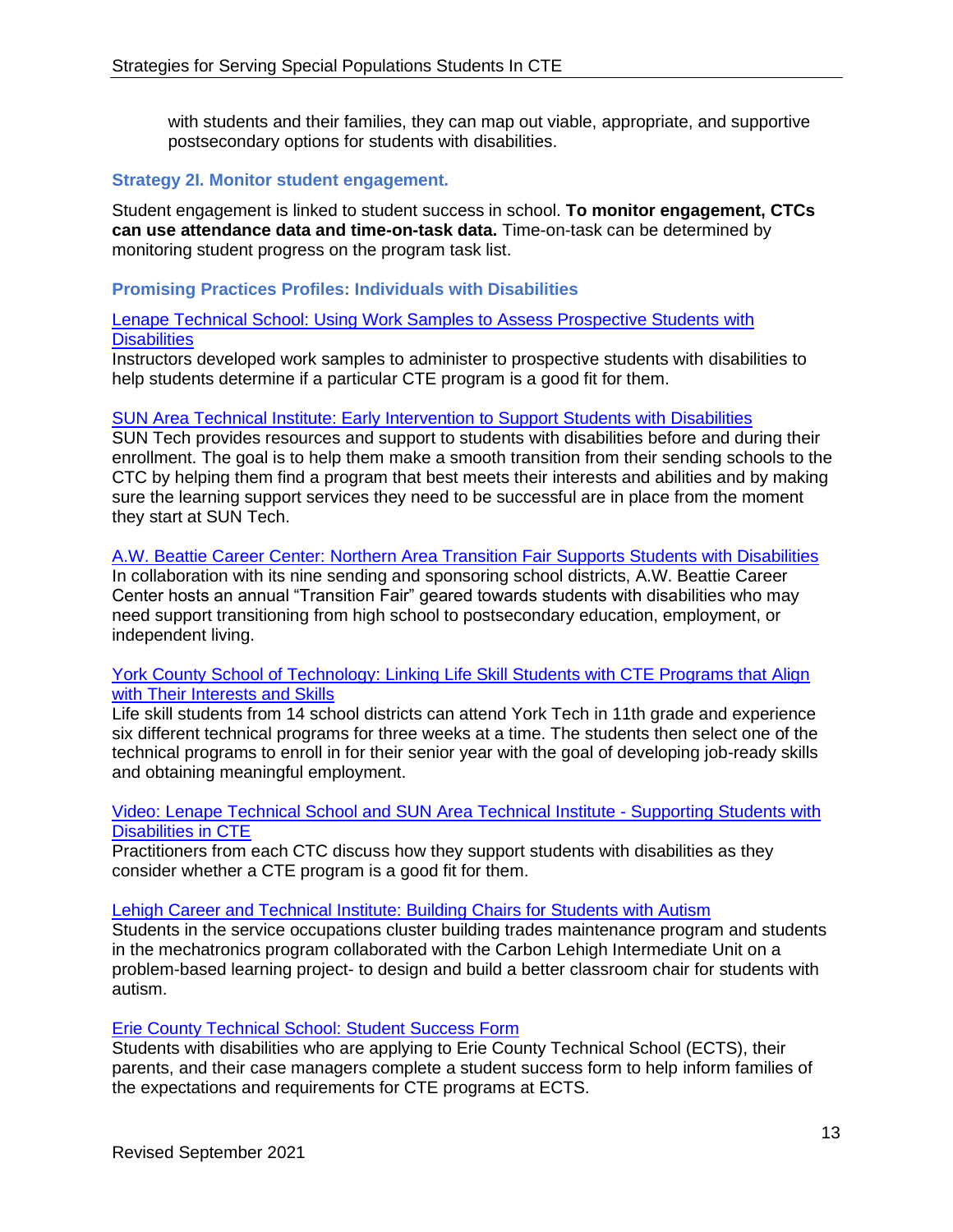# [Delaware County Technical Schools: Skill Alignment for CTE Programs](http://pacteresources.com/2019/05/skill-alignment-for-cte-programs/)

Delaware County Technical Schools created skill alignment charts for each CTE program that document the math and literacy skills integrated into programs as well as the physical considerations and essential skills for each program.

# [Northern Westmoreland Career & Technology Center: Facilitating Special Education Services](http://pacteresources.com/2019/05/facilitating-special-education-services/)

To support students, the CTC partners with the Westmoreland County Intermediate Unit to employ a Special Education Facilitator. The facilitator provides learning support to students with IEPs and coordinates services between four participating high schools.

# [Central Westmoreland Career and Technology Center: Assessing Student Interest and Skills to](http://pacteresources.com/2019/05/assessing-student-interest-and-skills-to-guide-program-placement/)  [Guide Program Placement](http://pacteresources.com/2019/05/assessing-student-interest-and-skills-to-guide-program-placement/)

Students with disabilities who will be attending Central Westmoreland Career and Technology Center complete a career interest inventory and talent assessment program so that they can make informed decisions about which CTE program might best align with their interests and skills.

#### [Admiral Peary Area Vocational](http://pacteresources.com/2018/04/admiral-peary-area-vocational-technical-school-nocti-assessment-support-for-students-with-ieps/) [Technical School: NOCTI Assessment Support for Students with](http://pacteresources.com/2018/04/admiral-peary-area-vocational-technical-school-nocti-assessment-support-for-students-with-ieps/)  **[Disabilities](http://pacteresources.com/2018/04/admiral-peary-area-vocational-technical-school-nocti-assessment-support-for-students-with-ieps/)**

Students with disabilities are offered a range of support services to help prepare for the NOCTI assessments. These ongoing services are aligned to meet the specific learning needs of students.

#### [Upper Bucks County Technical School: NOCTI Preparation and Support for Students with](http://pacteresources.com/2018/03/upper-bucks-county-technical-school-nocti-preparation-and-support-for-students-with-ieps/)  **[Disabilities](http://pacteresources.com/2018/03/upper-bucks-county-technical-school-nocti-preparation-and-support-for-students-with-ieps/)**

All students are provided multiple levels of support to help them prepare for the NOCTI exams. Students with disabilities are given additional assistance as required and needed to help them succeed on the tests.

# [Western Montgomery Career and Technology Center: Improving NOCTI Scores](http://pacteresources.com/2018/03/improving-nocti-scores-at-western-montgomery-career-and-technology-center/)

To prepare students for the NOCTI assessment, administrators and instructors conduct data analysis to identify areas in need of improvement, set student-specific learning goals and provide ongoing support to students. Additional support is provided to students with disabilities.

# [Cumberland Perry Area Vocational Technical School: Improving NOCTI Scores](http://pacteresources.com/2018/03/improving-nocti-scores-at-cumberland-perry-area-vocational-technical-school/)

The faculty implements data-driven instruction and review strategies to help ready students for end-of-program assessments.

# [Franklin County Career & Technology Center: Support for Students with Disabilities](http://pacteresources.com/2018/02/franklin-ctcs-support-for-students-with-ieps/)

Instructors and instructional aides support students with disabilities as they prepare for the NOCTI exam. Instructors receive professional development that focuses on research-based teaching strategies to help meet the diverse needs of students.

# [Beaver County Career and Technology Center: Special Education Live Binder](http://pacteresources.com/2017/04/special-education-live-binder/)

Beaver County Career and Technology Center created an online reference site to organize and give access to documents that may be needed by its special education students and their families.

[Beaver County Career & Technology Center: Protocol to Assure Students with Disabilities](http://pacteresources.com/2015/07/protocol-to-assure-special-population-students-succeed-in-cte-programs/) [Succeed in CTE Programs](http://pacteresources.com/2015/07/protocol-to-assure-special-population-students-succeed-in-cte-programs/)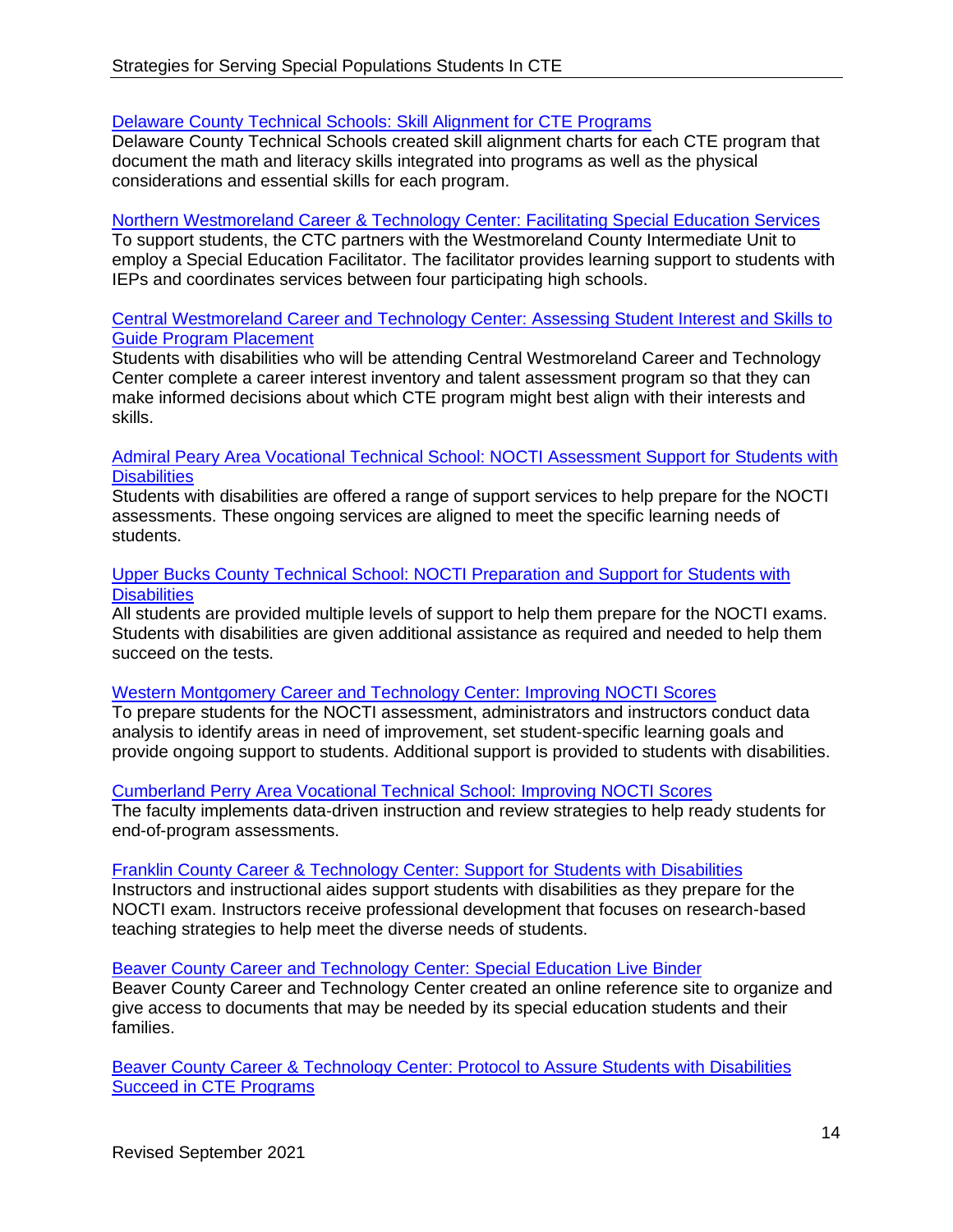Administrators and staff created and implemented a Special Education Communication Protocol that addresses CTE and local education agency responsibilities to ensure that students with disabilities or 504 plans receive the necessary services to succeed. The plan documents a protocol of recruitment, placement, and support for these students.

#### [Lawrence County Career and Technical Center: Academic Support for Students with Disabilities](http://pacteresources.com/2015/06/effective-academic-support-for-special-population-students/)

The roles of the four special education teachers were reassigned to allow for the reestablishment of inclusion and co-teaching, in addition to promoting teacher and classroom concentrations in 1) Replacement / parallel Learning Support English Classroom, 2) Replacement / parallel Learning Support Math Classroom, and 3) Specialized differentiated Learning Support Academic Support Classroom. These changes allowed the special education department teachers to each serve in skilled knowledge roles. The CTC also implemented new instructional and assessment policies and practices to better serve students with disabilities.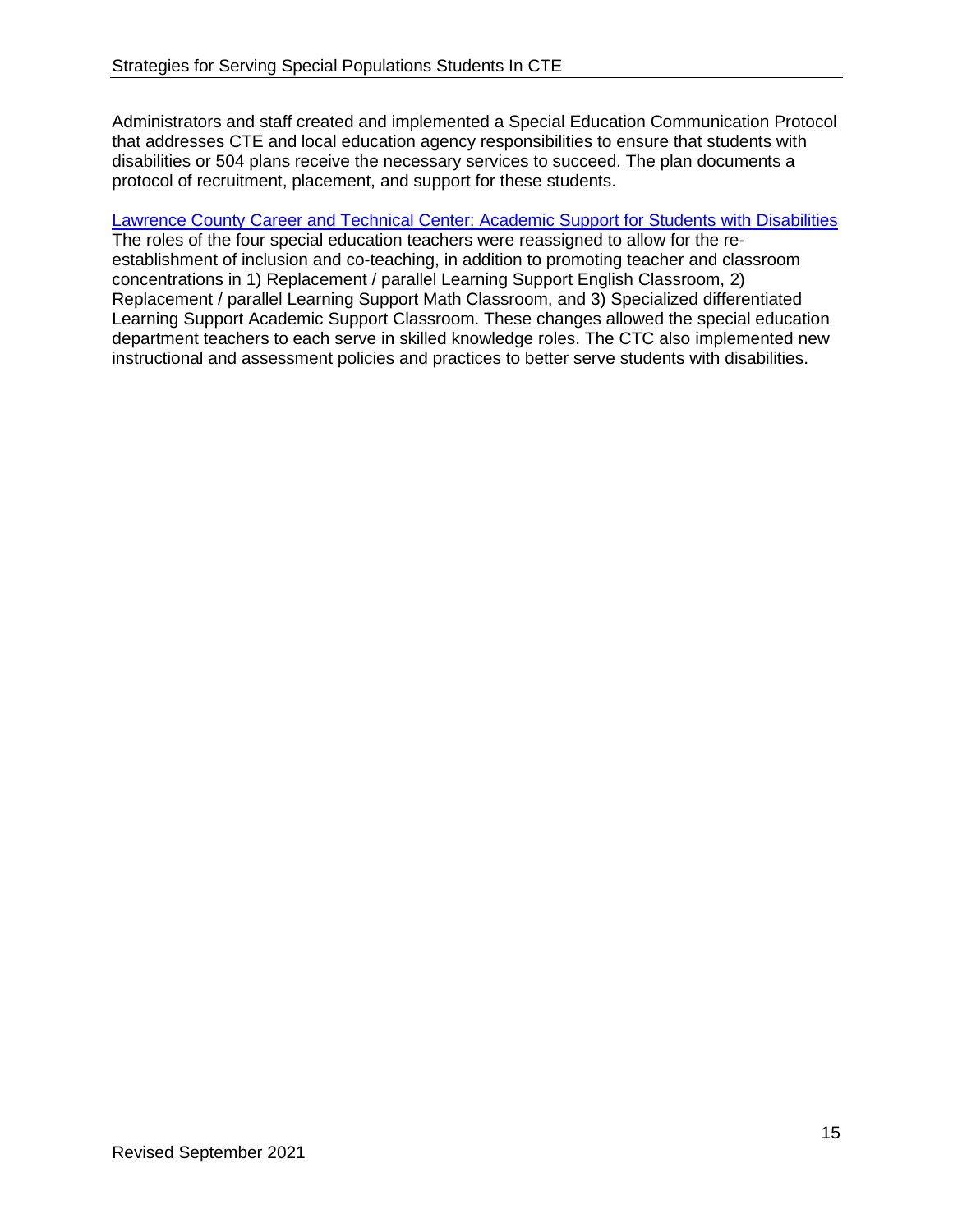# <span id="page-15-0"></span>**Section 3: Students Facing Economic Challenges**

This is an umbrella category that addresses the needs of students from three special populations groups:

- 1. Individuals from economically disadvantaged families, including low- income youth and adults. About 47 percent of secondary CTE participants enrolled in CTE in Pennsylvania are in this category.
- 2. Out-of-workforce individuals. (No secondary CTE participants meet this definition.)
- 3. Homeless individuals described in section 725 of the McKinney-Vento Homeless Assistance Act (42 U.S.C. 11434a). Approximately 2 percent of secondary CTE participants are identified as homeless.

Students from economically disadvantaged families and/or who are experiencing homelessness may benefit from strategies and resources designed to address barriers to learning. For many of these individuals, basic and pressing needs – such as food, housing, and transportation – must be addressed to help them be successful in school. Because these needs directly impact educational performance, schools should demonstrate an awareness and understanding of the link between economic hardship and student progress.

# **Note: No high school CTE students meet the qualification of "out-of-workforce individuals," so for the purpose of this report, there are no specific interventions suggested for "out of workforce individuals."**

# **Strategy 3A. Prioritize identifying and supporting students who face economic and/or housing challenges. Make it a school focus to meet the needs of these students.**

Some CTCs find it challenging to identify students who are experiencing homelessness or who may be facing economic hardship. This may be due to variations in how "homelessness" is defined or because homelessness is self-reported, and some students may choose not to identify as such. Some students may go without rather than ask for help, such as money to pay for field trips, uniforms, or other regular program costs.

**To bring these challenges to the forefront and to actively address them, CTCs should designate a staff member to "own the job" of serving students in this special populations category.** The designated person assumes responsibility for collecting data, identifying which students need support, leading discussions about what services are needed, ensuring services are provided, and monitoring student progress. To assist the point person in identifying students in need, all teachers should receive training on how to recognize students that are homeless/economically disadvantaged.

# **Strategy 3B. Collaborate with community resources and agencies to link students to services.**

**When CTCs, local agencies, and community resources communicate and develop strong working relationships, they can identify students and families who would benefit from services outside of school and develop procedures to link them with those services.**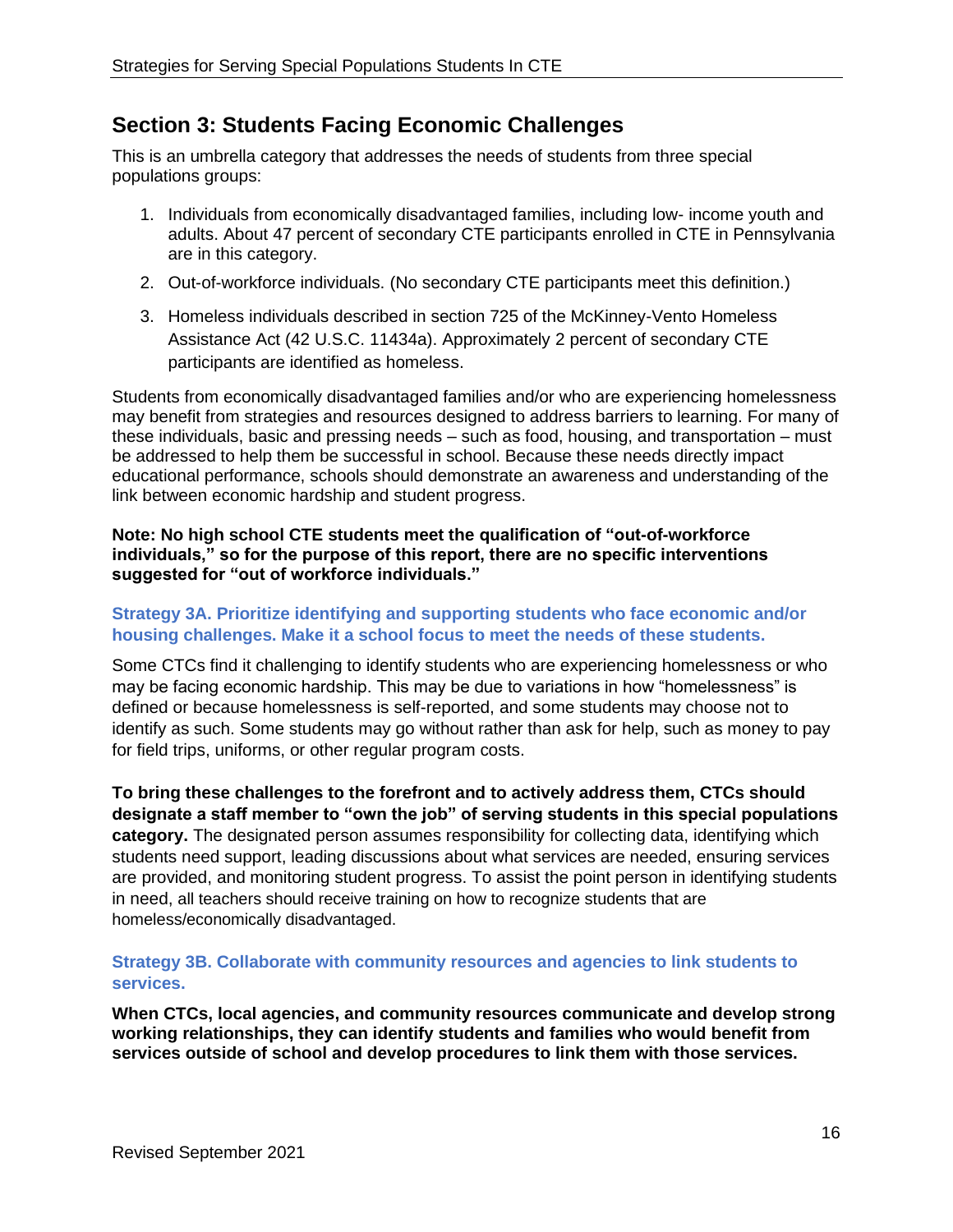- a. Identify and reach out to external partners who can provide the resources and services students may need. At some CTCs, staff have created a working resource document in which they keep a running list of agencies and non-profit organizations that can provide services.
- b. Establish a point-of-contact for each of these agencies to streamline communication.
- c. CTCs and local workforce development boards develop a shared vison for how they can seamlessly work together to address community needs.

# **Strategy 3C. Engage and communicate with families.**

**A strong and inclusive school and community relationship supports students and their families**. It can encourage a mutual sense of trust, provide clear lines of communication so that a variety of voices and perspectives are more clearly understood, and allow schools to connect with the families they serve so that they are aware of their needs.

- a. Use a variety of communication tools to reach families. CTCs may need to think outside the box to discover modes of communication that work well for their community.
- b. Designate a parent liaison to serve as a bridge between the CTC and families.

**Strategy 3D. Gather, analyze and share data to monitor students' needs and to identify opportunities to implement new practices. (***See Strategy 1A.)*

# **Strategy 3E. Collaborate with sending schools. (***See Strategy 1C.)*

- a. CTCs should share data and information on students who may be experiencing challenges due to their economic and/or housing situation.
- b. As with students with IEPs, CTCs should conduct formal meetings to plan services for identified students.

# **Promising Practices Profiles: Students Facing Economic Challenges**

#### [SUN Area Technical Institute: Student Awareness Team](http://pacteresources.com/2021/05/sun-area-technical-institute-student-awareness-team/)

The Student Awareness Team identifies students who are struggling and proactively provides resources and support to address their specific barriers to learning.

[Susquehanna County Career & Technology Center:](http://pacteresources.com/2018/11/funding-student-educational-needs-through-partnership-with-foundation/) Funding Student Educational Needs [through Partnership with Foundation](http://pacteresources.com/2018/11/funding-student-educational-needs-through-partnership-with-foundation/)

Through a collaboration with the Community Foundation of the Endless Mountains, students who are financially eligible can receive scholarships to pay for the necessary expenses of their CTE program and the certification tests.

#### [Schuylkill Technology Center: School Climate Initiative](http://pacteresources.com/2018/04/schuylkill-technology-center-school-climate-initiative/)

The School Climate Initiative is based on the work of the National School Climate Center. It is a comprehensive effort to build strong school-to-student and school-to-family relationships so that students and families are connected and engaged in the school experience.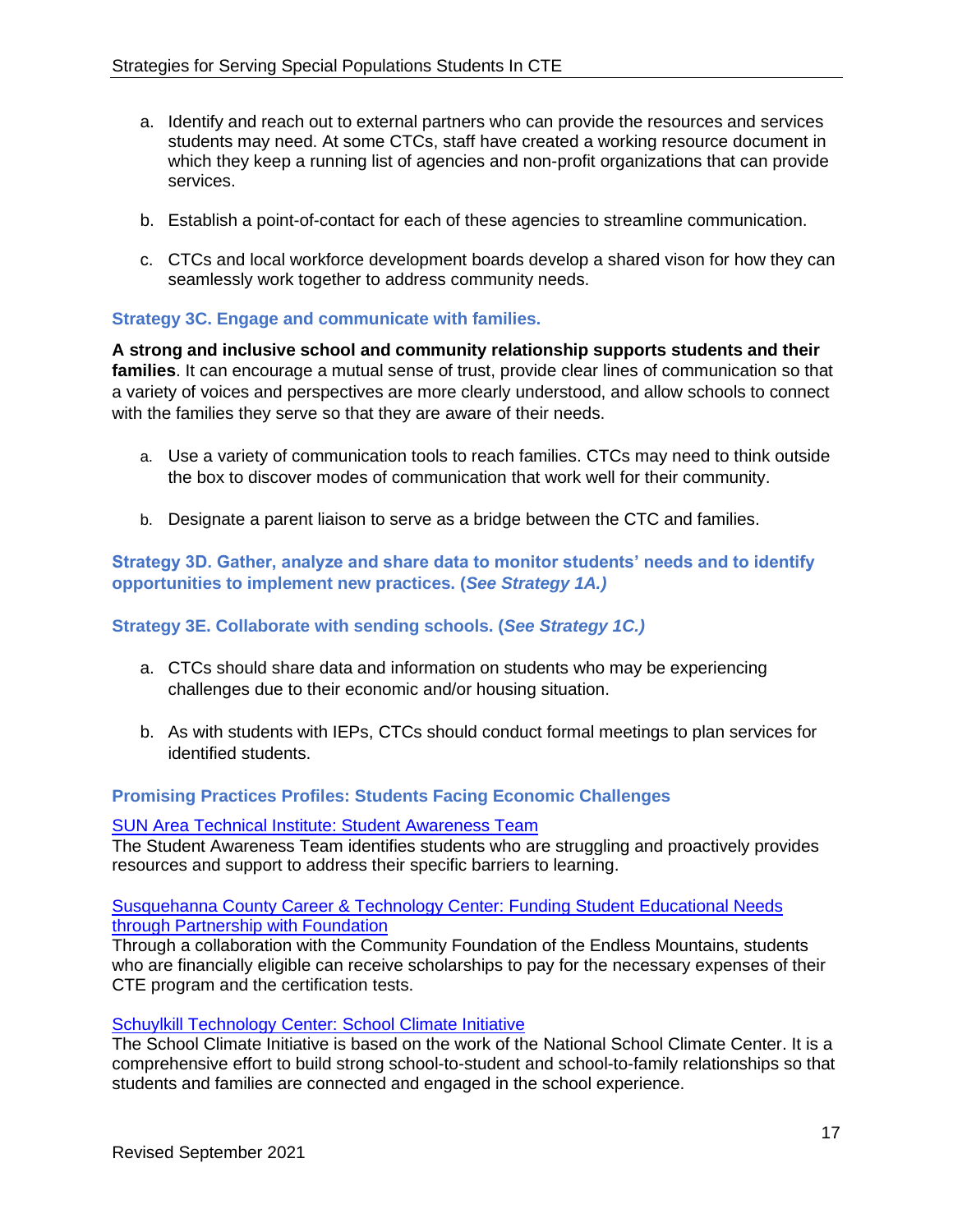# [Northern Westmoreland Career & Technology Center: Credit Recovery](http://pacteresources.com/2017/12/credit-recovery/)

To support students who might withdraw from a CTE program, Northern Westmoreland CTC reimburses students for academic credit recovery during a summer school program if students successfully pass the course.

#### [Jules E. Mastbaum Area Vocational Technical School: Health Information Management and](http://pacteresources.com/2016/06/health-information-management-and-medical-records-technology-community-partnerships/)  [Medical Records Technology Community Partnerships](http://pacteresources.com/2016/06/health-information-management-and-medical-records-technology-community-partnerships/)

Jules E. Mastbaum Area Vocational Technical School has established multiple partnerships with postsecondary institutions and other organizations to provide economically disadvantaged urban youth with experiences that empower them to interact effectively and professionally with adults. To engage students in the healthcare system and prepare them for college, career, and community service, the Health Information Management and Medical Records Technology program, several schools, and organizations have developed partnerships.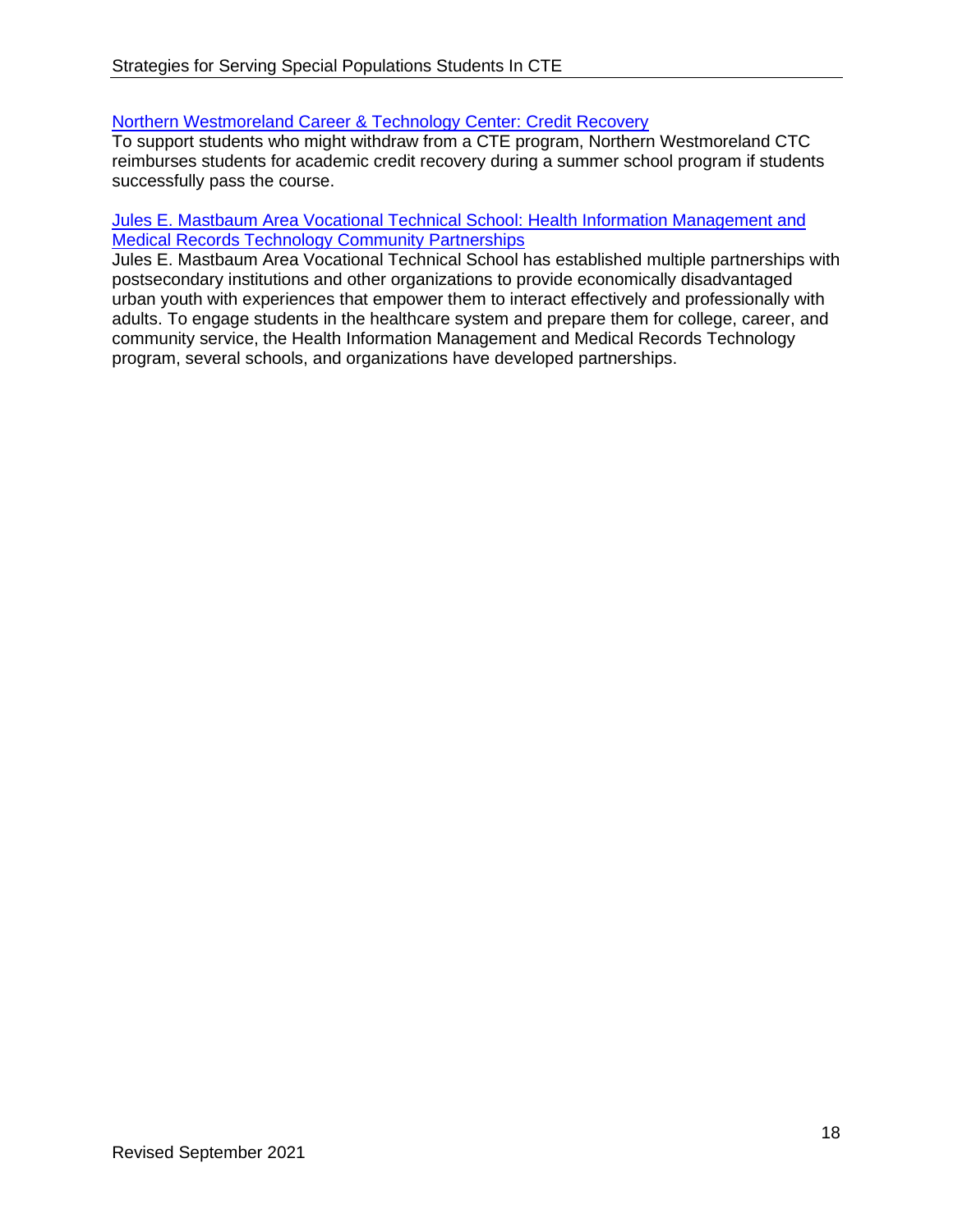# <span id="page-18-0"></span>**Section 4: Individuals Preparing for Non-traditional Fields**

In Perkins V, non-traditional fields are defined as those "occupations or fields of work, including careers in computer science, technology, and other current and emerging high skill occupations, for which individuals from one gender comprise less than 25 percent of the individuals employed in each such occupation or field of work." [\(Perkins V section 3\(33\)\)](https://www.govinfo.gov/content/pkg/COMPS-3096/pdf/COMPS-3096.pdf)

In Pennsylvania, 12 percent of secondary students participating in a CTE program are enrolled in a nontraditional field.

Individuals preparing for non-traditional fields may face challenges related to cultural stereotypes, such as those that perceive certain fields as more male- or female-oriented. Because of these stereotypes, students who wish to pursue a non-traditional field may lack family and peer support for their choices. This lack of support and a lack of visible role models in the field can present challenges for students as they navigate their educational experiences.

# **Strategy 4A. Promote non-traditional fields to students and families.**

There are many families and communities that still accept outdated stereotypes about nontraditional fields. These lingering stereotypes can discourage students from entering CTE programs in these fields, and/or cause families to pull back support for students who do want to pursue a non-traditional field. **Therefore, CTCs must graciously but persistently challenge these stereotypes by raising awareness about non-traditional fields and the opportunities available to students in these fields.** *(\*PDE is awaiting federal guidance on using language that best addresses gender diversity among students, and it will make updates accordingly.)*

# **Schools and CTCs should consider:**

- a. **Exposing students early to non-traditional fields before stereotypes have been deeply internalized.** For example, many CTCs run summer camps for middle school students that teach them about non-traditional fields.
- b. **Hosting non-traditional student days specifically for students considering enrolling in a non-traditional field.** Such programs typically include shadowing opportunities and interviews with non-traditional students.
- c. **Hosting information sessions for families about non-traditional fields.** Use these sessions to address concerns and provide information on the benefits of careers in nontraditional fields.
- d. **Encouraging current students in non-traditional fields to serve as mentors to prospective students.** These peers can answer questions and provide an insider's take on what is like to be in a non-traditional field.
- e. **With permission, using non-traditional students in school promotional videos.**
- f. **Making a concerted effort to hire non-traditional teachers.**
- g. **Intentionally recruiting non-traditional field representation to the Occupational Advisory Committee (O.A.C.).**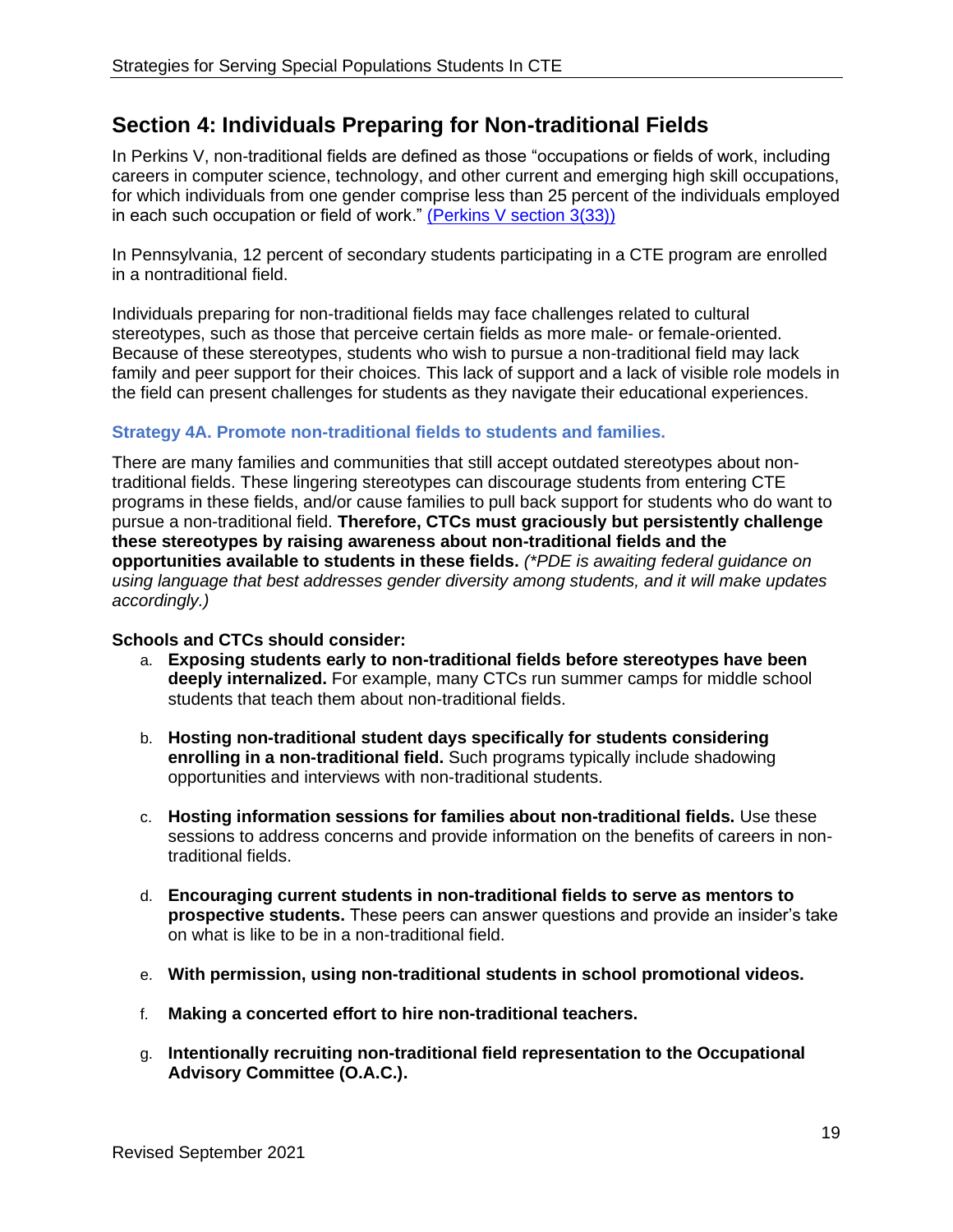h. **Taking students on field trips where they can observe employees in nontraditional fields.** 

# **Strategy 4B. Focus on retention of non-traditional students.**

Once students have enrolled in non-traditional field CTE programs, they may still face barriers to success due to factors such as existing stereotypes, lack of role models, and insufficient support by instructors and fellow students. **To prevent students from dropping out of nontraditional programs, CTCs should adopt some retention strategies.**

Examples include:

- a. **Establishing peer support groups for non-traditional students so they have a safe place to discuss their challenges and successes.** These peer groups can include students from multiple programs if there are too few students in a single program to make a group feasible.
- b. **Organizing a student mentoring program so that older students in non-traditional field programs can provide practical guidance to younger students.**
- c. **Surrounding non-traditional students with images, texts and materials that reinforce their program selection.** They should see people who look like them in the relevant career fields.

**Strategy 4C. Educate teachers and provide professional development on how to support non-traditional students.** 

# **Professional development topics should address:**

- a. Understanding what microaggressions are, their impact on students, and how to avoid using them. (Claudia Morrell training); and
- b. Providing ongoing support to non-traditional students to help with recruitment and retention.

# **Special note on racial and ethnic diversity:**

While the non-traditional definition in Perkins specifically addresses non-traditional gender roles, the preceding strategies can also be applied to promote greater racial and ethnic diversity in CTE programs. This is particularly important if the racial and ethnic participation of a CTE program does not match the general racial and ethnic make-up of students attending the sending schools affiliated with the CTE.

#### **Promising Practices Profiles and Other Resources: Individuals Preparing for Non-Traditional Fields**

# [York County School of Technology: Non-traditional Student Day](http://pacteresources.com/2021/03/non-traditional-student-day/)

Non-traditional students admitted to York County School of Technology attend a non-traditional Student Day prior to enrollment. During this event, students meet and shadow enrolled and experienced non-traditional students who will serve as mentors to them throughout their high school technical program experience.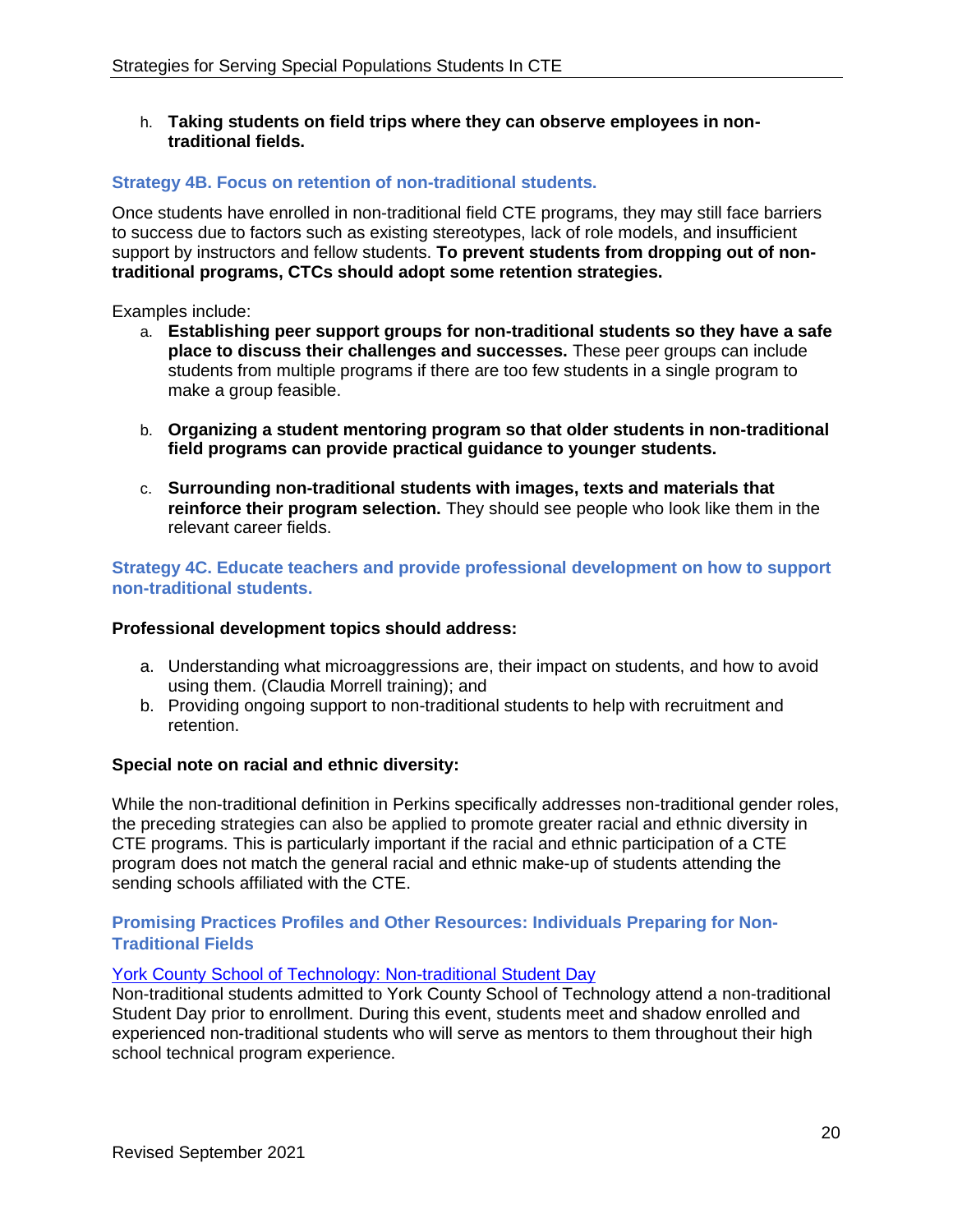[Upper Bucks County Technical School: Business Education Partnership Provides](http://pacteresources.com/2019/10/business-education-partnership-provides-apprenticeship-opportunities-for-students/)  [Apprenticeship Opportunities for Students](http://pacteresources.com/2019/10/business-education-partnership-provides-apprenticeship-opportunities-for-students/)

The Careers in Construction Alliance is a collaborative effort between Upper Bucks County Technical School, Associated Builders and Contractors Eastern Pennsylvania Chapter (ABC), 500 regional commercial construction employers, and local high schools to promote careers and employment opportunities within the construction industry.

[Western Montgomery County Career and Technology Center: Using Recruitment Strategies and](http://pacteresources.com/2018/04/western-montgomery-county-career-and-technology-center-utilizing-recruitment-strategies-and-brand-exposure-techniques-to-increase-enrollment/)  [Brand Exposure Techniques to Increase Enrollment](http://pacteresources.com/2018/04/western-montgomery-county-career-and-technology-center-utilizing-recruitment-strategies-and-brand-exposure-techniques-to-increase-enrollment/)

The administrative team and faculty implemented innovative recruitment and marketing strategies to support student enrollment and improve outreach to non-traditional students.

[Carbon Career and Technical Institute: Non-traditional Student Recruitment Video](http://pacteresources.com/2017/11/carbon-career-and-technical-institute-non-traditional-student-recruitment-video/) Carbon Career and Technical Institute developed an engaging 13-minute video to support nontraditional student recruiting efforts.

[Eastern Westmoreland Career and Technology Center: Non-traditional Student Recruiting Day](http://pacteresources.com/2015/07/non-traditional-student-recruiting-day/) The CTC hosts an annual day-long event for prospective eighth grade students to build awareness of non-traditional careers and to increase the enrollment of non-traditional students at the school.

**Additional Resource** 

[Pennsylvania Department of Education: Suggested Resources Related to Non-traditional](https://www.education.pa.gov/K-12/Career%20and%20Technical%20Education/Perkins/Pages/NontraditionalPrograms.aspx)  **[Careers](https://www.education.pa.gov/K-12/Career%20and%20Technical%20Education/Perkins/Pages/NontraditionalPrograms.aspx)**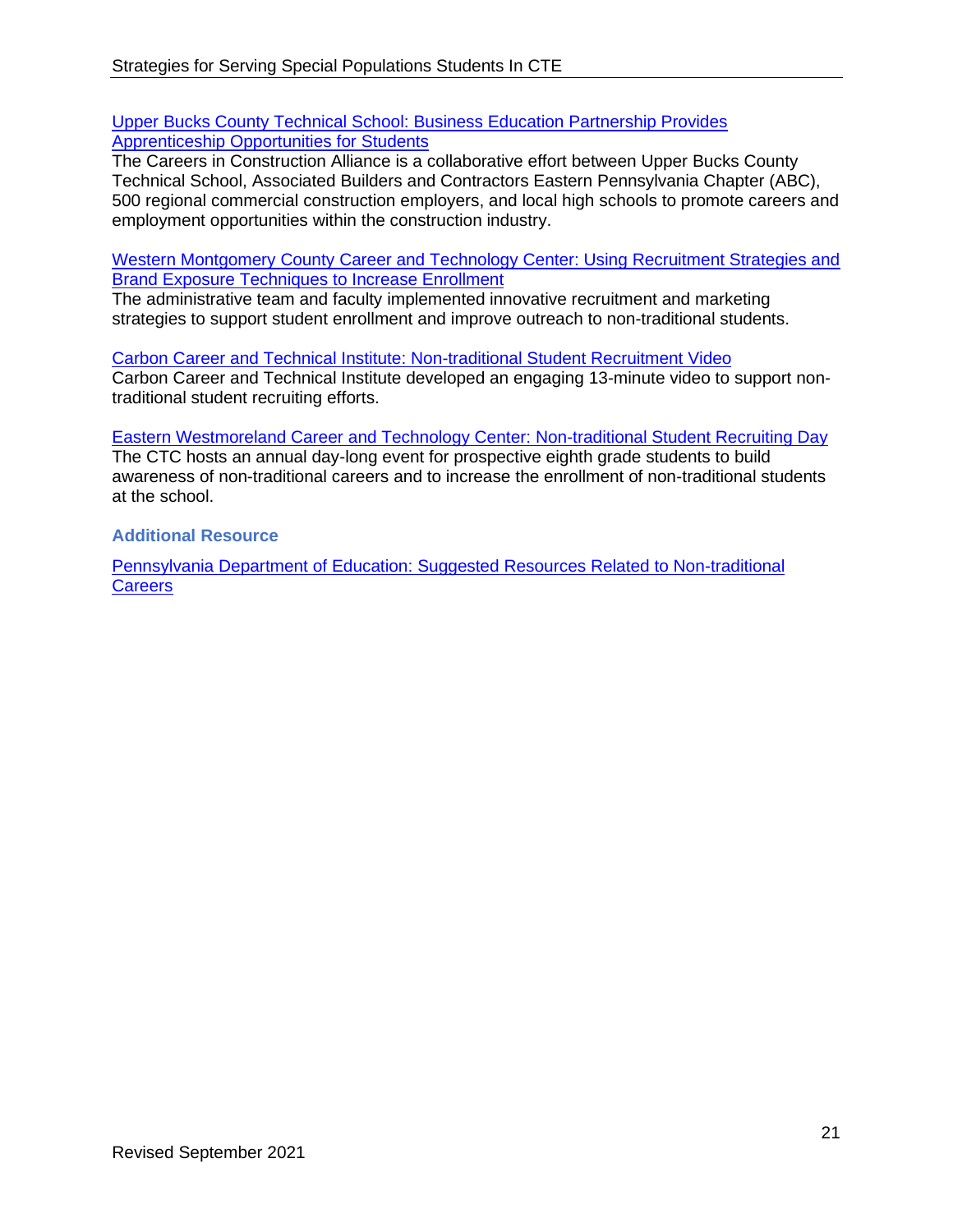# <span id="page-21-0"></span>**Section 5: Single Parents, Including Single Pregnant Women**

Single parents, including single pregnant women, may struggle to balance the competing demands of parenting, school, and for some, work. *(\*Note: "Single parents" refers to mothers and fathers.)* Due to challenges such as obtaining quality childcare, these students may have high rates of absenteeism and/or struggle to complete assignments on time. Single parents, including single pregnant woman, can suffer burnout, stress, and depression due to the multiple roles and responsibilities they must juggle, especially when they lack the resources and services to support them. Approximately 0.2 percent of secondary students participating in CTE in Pennsylvania are single parents.

**Strategy 5A. Organize and run support groups for single parents (men and women) and single pregnant women so they have an opportunity to share experiences with and receive support from other students facing similar challenges.**

**Strategy 5B. Mentor students about how to balance responsibilities related to parenting, school, and work.** 

This may include running a small group to discuss these issues or setting up a regular schedule for students to meet with the guidance counselor.

**Strategy 5C. Help students access community services to address issues related to childcare and transportation.**

**Strategy 5D. Provide ongoing postsecondary and career guidance so that single parents/single pregnant women can make a well-informed decision about pursuing a career field that offers a family sustaining wage.**

Encourage students to identify financial considerations and how to address them. Educate them about the Free Application for Federal Student Aid (FAFSA) and other financial assistance programs.

**Strategy 5E. When possible, consider ways to build in flexibility around attendance requirements, such as allowing make-up sessions, as this often is a primary issue for single parents due to concerns such as childcare.**

**Strategy 5F. Provide guidance on parenting and family relationships through classes and other community resources.** 

The topics to be addressed should include parenting classes, infant and child First Aid/CPR, and safe relationship support.

**Strategy 5G. Link single parents to mental health support, either in school or through local agencies.**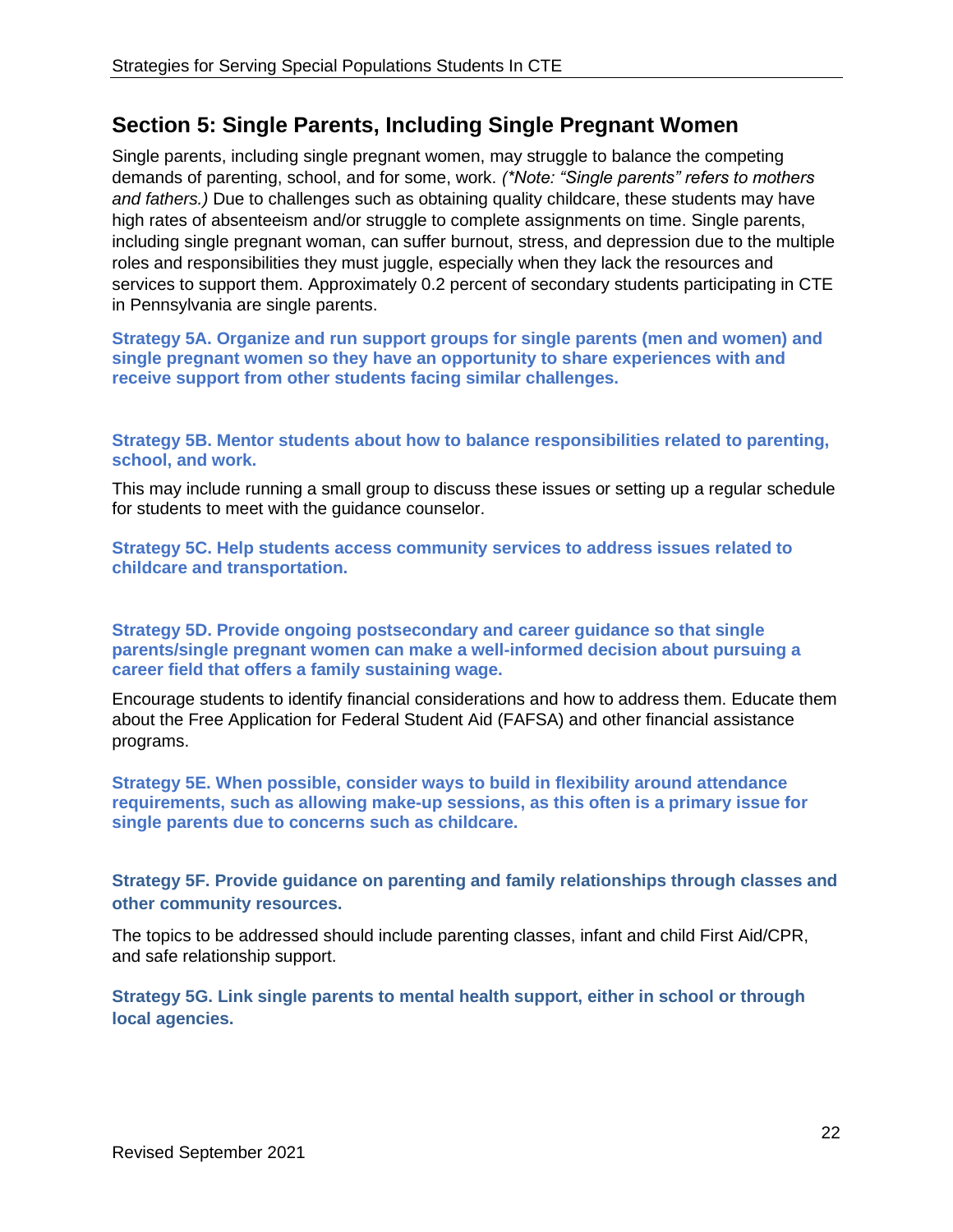# <span id="page-22-0"></span>**Section 6: English Learners**

Three percent of secondary students participating in CTE in Pennsylvania are English Learners (EL). While every CTC may have some EL, there appears to be concentrations of EL in certain parts of the Commonwealth. In some of these communities, EL may make up as much as 50 to 75 percent of the general student population. Yet, even at CTCs with low numbers of EL students, educators need to address how to best meet the needs of these students.

Students who are identified as EL are a diverse group of learners, as their English language proficiency, acquisition rates, and home languages can all vary. Given this diversity and because so much of CTE instruction involves highly technical language, it can be a challenge for instructors to meet the significant learning needs of these students. Schools must implement strategies that not only teach EL the content and skills they need, but also provide supports for these students to develop their English language skills.

# **Strategy 6A. Provide professional development to instructors and instructional assistants on how to use instructional strategies to meet the needs and learning goals of EL.** *(See Strategy 1B.)*

Professional development needs to be applicable to the CTE classroom so that instructors see the value in using the strategies and can reasonably implement them.

**Strategy 6B. Deploy EL classroom assistants so that they can provide push-in services in the CTE classroom.** 

A classroom assistant can provide services to ELs in the classroom, giving students the opportunity to receive support and resources during instruction and within the context of the CTE environment.

# **Strategy 6C. Set the expectation that the CTE instructor and EL instructor collaborate for planning, instruction, and assessment.**

**CTE instructors and EL instructors should work together to identify how a lesson plan can be adapted to meet the needs of ELs.** This type of collaboration leads to a shared understanding of learning goals, instructional strategies, and assessments.

#### **Strategy 6D. Provide instructors with resources and materials that support their efforts to instruct English Learners effectively in the CTE classroom.**

**ELs benefit from materials that help address language barriers.** For example, providing cue cards and translated text when appropriate can help ELs build background knowledge, language skills, and technical skills.

# **Strategy 6E: Use instructional practices that support learning and address the language barrier.**

Effective practices support language acquisition and comprehension of terms specific to the subject matter. In practice, this may look like using visual cues, graphic organizers, word walls, pre-, during- and post-reading strategies, and hands-on demonstrations.

**Strategy 6F: Engage students and families in the school community.**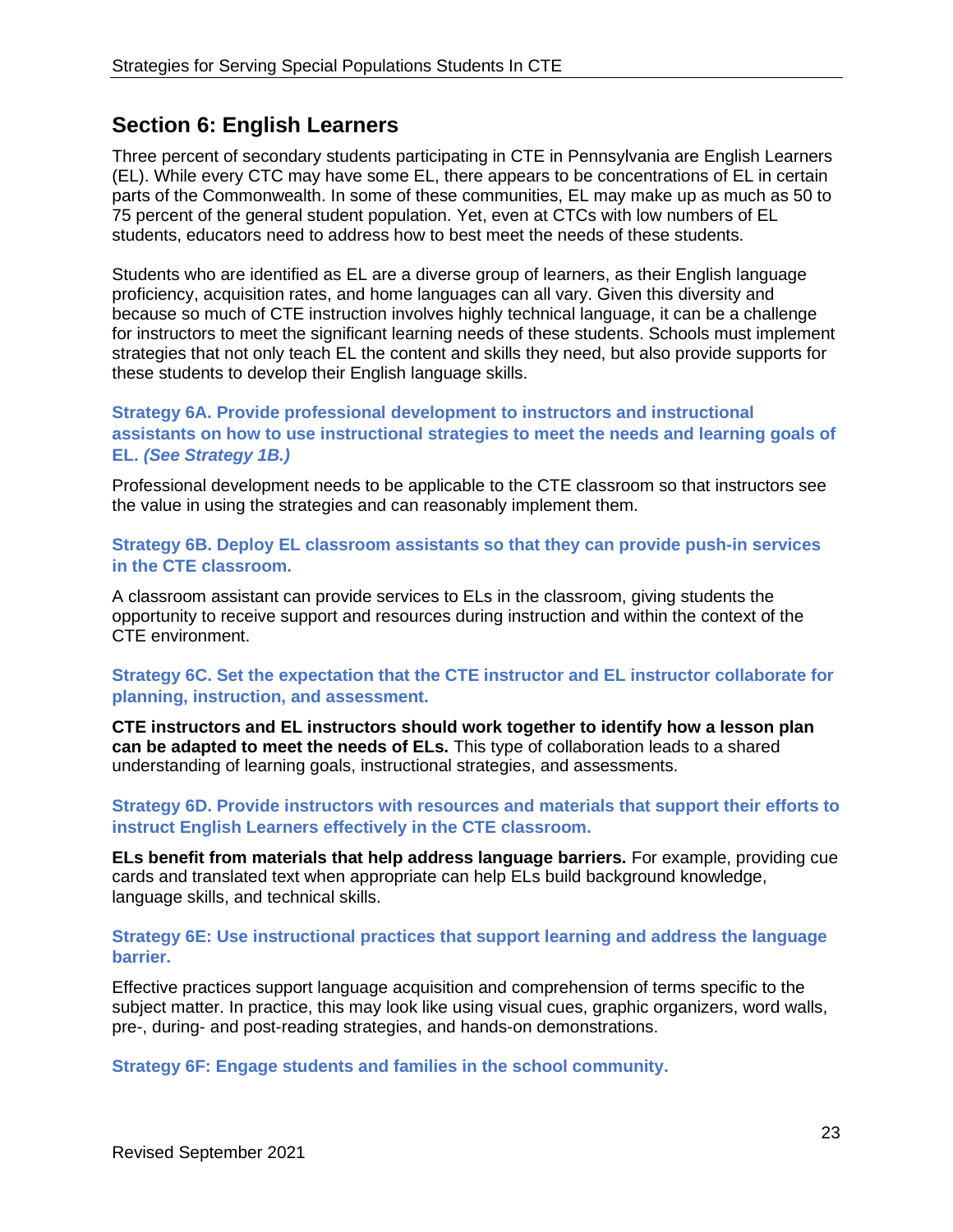ELs and their families are valuable members of a school community. Schools can engage them in the community through outreach, services, and discussion. In practice, this could include:

- a. Providing a bilingual parent liaison.
- b. Building cultural knowledge, awareness, and sensitivity among CTC staff.

# **Strategy 6G: Provide access to translation services (written) and interpretation services (oral) for students and their families.**

ELs and their families benefit when they can easily access information and communicate effectively with school personnel. To help them achieve this, CTCs and schools can:

- a. Translate all school documents that are sent home into the home language. This includes administrative, classroom and promotional/informational items.
- b. Translate school signage.
- c. As needed, provide photographs to complement translated materials.

# **Strategy 6H. Provide transition services for students enrolling in the CTC.**

**ELs benefit from services that help ease their transition to the CTC.** These services require coordinated planning and communication between the CTC and the sending school, as well as early and sustained outreach to the students and their families. CTCs and sending schools should "frontload" these conversations - start the conversations as early as possible, and at least in the spring before the students start at the CTC in the fall.

Specific practices that could be implemented to help facilitate the transition for students include:

- a. Provide a guided tour of the CTC and its programs to prospective students and their parents. Give them an opportunity to see the programs offered, possibly sit in a few classes, and get information on programs of interest. This should be done in the spring so students and parents have a good understanding of programs in order to make an informed decision.
- b. Give students and parents the opportunity to meet with CTC EL staff prior to enrollment so that they know who to go to for EL support and are familiar with the resources available to them.
- c. Provide an opportunity for students and parents to meet with their CTE instructor before the student begins the program. This allows them to become familiar with the instructor. The instructor can explain the program and expectations to them and address any questions or concerns.

#### **Promising Practices Profiles and Other Resources: English Learners**

[Thomas Edison High School: Hands-on Support for English Learners in the CTE Classroom](http://pacteresources.com/2021/04/thomas-edison-high-school-the-school-district-of-philadelphia-hands-on-support-for-english-learners-in-the-cte-classroom/) A classroom assistant provides support to English Learners in their CTE classes.

#### [Reading Muhlenberg Career & Technology Center: Enrolling and Supporting English Learners](http://pacteresources.com/2021/03/enrolling-and-supporting-english-learners-in-cte/)  [in CTE](http://pacteresources.com/2021/03/enrolling-and-supporting-english-learners-in-cte/)

A full-time EL assistant provides push-in support services for English Learners. To create and fund this position, the Reading School District and Reading Muhlenberg Career & Technology Center administrators collaborated to reallocate a district support staff member to the CTC.

[Erie High School: Push in Services to Support EL Students in CTE](http://pacteresources.com/2021/03/push-in-services-to-support-el-students-in-cte/)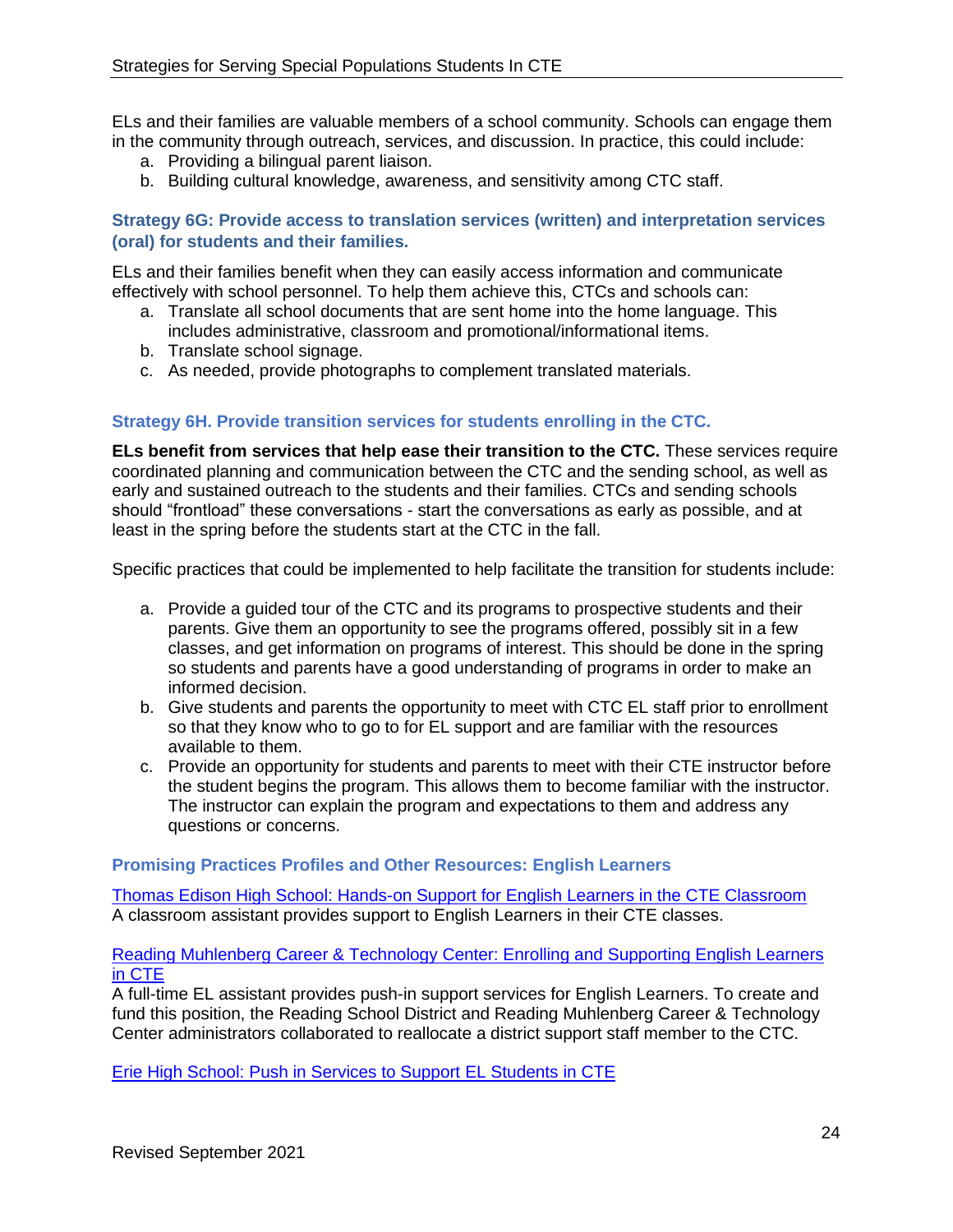An English Learner instructor provides services inside CTE classes ("pushes in") to support EL students.

### [An Introduction to Working with English Language Learners in CTE](http://pacteresources.com/2017/09/an-introduction-to-working-with-english-language-learners-in-cte/)

This 30-minute narrated presentation was developed as a professional learning resource for CTE teachers and staff who have little experience teaching students with limited English proficiency.

#### [Video: Reading Muhlenberg Career & Technology Center –](http://pacteresources.com/2021/06/the-best-practice-tap-profiles-webcast-series-episode-13/) Serving English Learners

The administrative director discusses how a full-time EL assistant provides push-in support services for English Learners.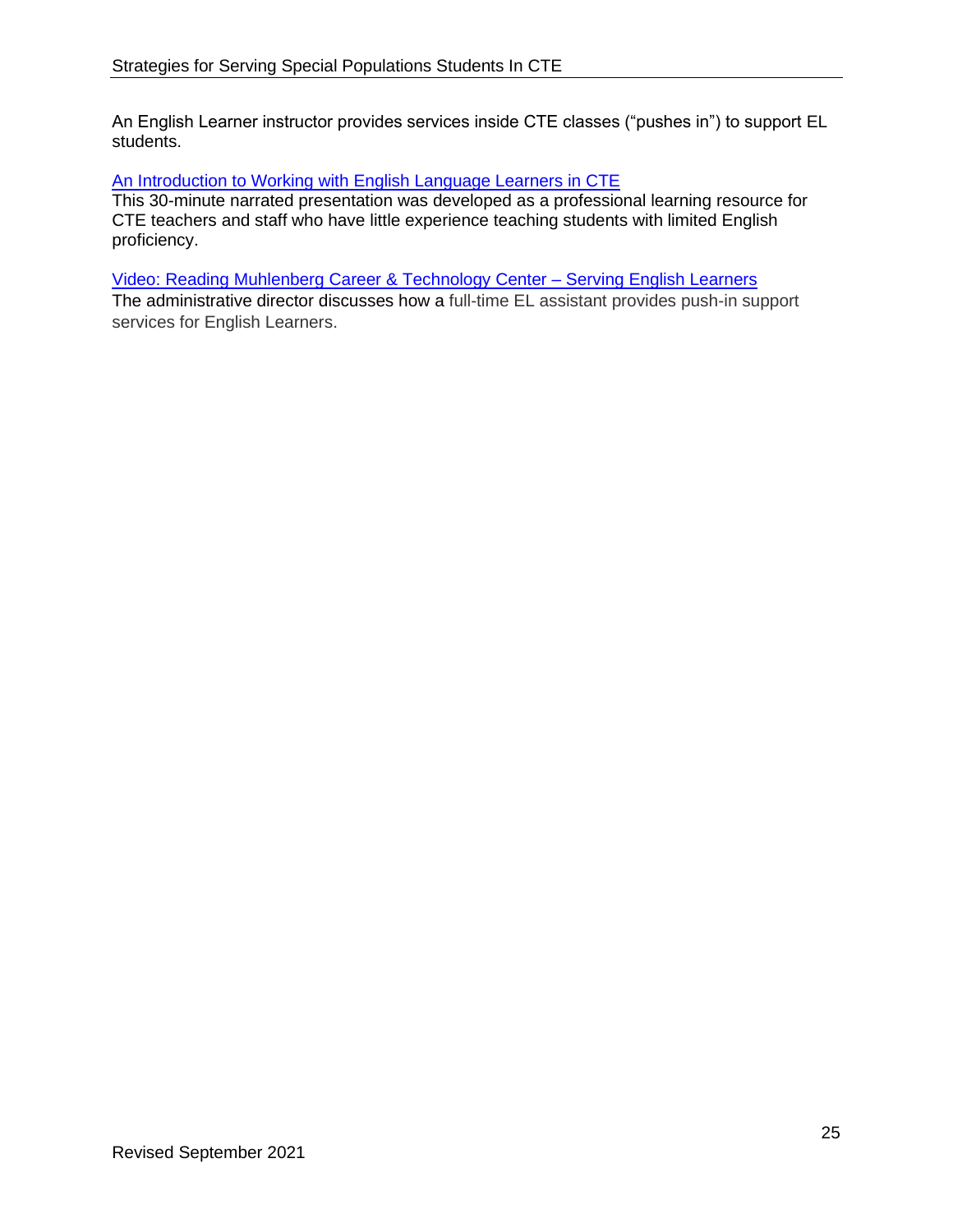# <span id="page-25-0"></span>**Section 7: Youth Who Are In, or Have Aged Out of, the Foster Care System**

Many students in foster care or who have aged out of foster care face significant challenges across multiple areas of their lives. In Pennsylvania, about 0.7 percent of secondary students participating in CTE are in or have aged out of foster care. These students often endure trauma, high mobility rates and other significant barriers to learning and their general welfare that create gaps and inconsistencies in their education, as well as cognitive barriers to learning. CTE can provide these students with a pathway to postsecondary education or training, or the workforce, and set them up to overcome barriers to financial and emotional stability.

# **Strategy 7A. Provide intensive postsecondary and career guidance to students in foster care or who have aged out of foster care.**

These students may benefit from intensive personal support in establishing and following through on their educational and career plans because of the financial challenges they face and the lack of coordinated planning and preparation earlier in their school experiences.

**Strategy 7B. Collaborate with the child welfare agency, social workers, and other relevant local agencies to monitor students' progress and identify needs to address, and practices to implement.** 

- a. Coordinate services to students in foster care. Establish points of contacts in related community agencies to streamline communication.
- b. Maintain and share relevant data, especially given the high transiency among this student population.

# **Strategy 7C. Identify a point person in the CTC who is responsible for checking in with students in foster care to see if/how their needs outside of school are being met.**

**The point person should learn about these students' lives – what trauma they may have experienced, what their current living arrangements are – and establish trust with them.** The point person should be knowledgeable about living situations in Pennsylvania so that students can be informed of their options/opportunities.

**Strategy 7D. Through professional development sessions or conversations with child welfare agencies, educate CTC staff members, especially the point person, about foster care and its impact on students.**

# **Professional development topics should address:**

- a. The foster care system, such as the fact that children can stay in foster care until age 21;
- b. Characteristics of students in foster care, so that staff develop a cultural understanding of these students;
- c. Available funding sources for postsecondary education, such as [Chaffee Scholarships](https://d.docs.live.net/Users/hansmeeder/Downloads/o%09https:/www.pheaa.org/funding-opportunities/other-educational-aid/chafee-program.shtml) and the [Fostering Independence Tuition Waiver Program,](https://www.education.pa.gov/Postsecondary-Adult/CollegeCareer/FosteringIndependence/Pages/default.aspx) as foster care students face substantial financial barriers when pursuing postsecondary education opportunities; and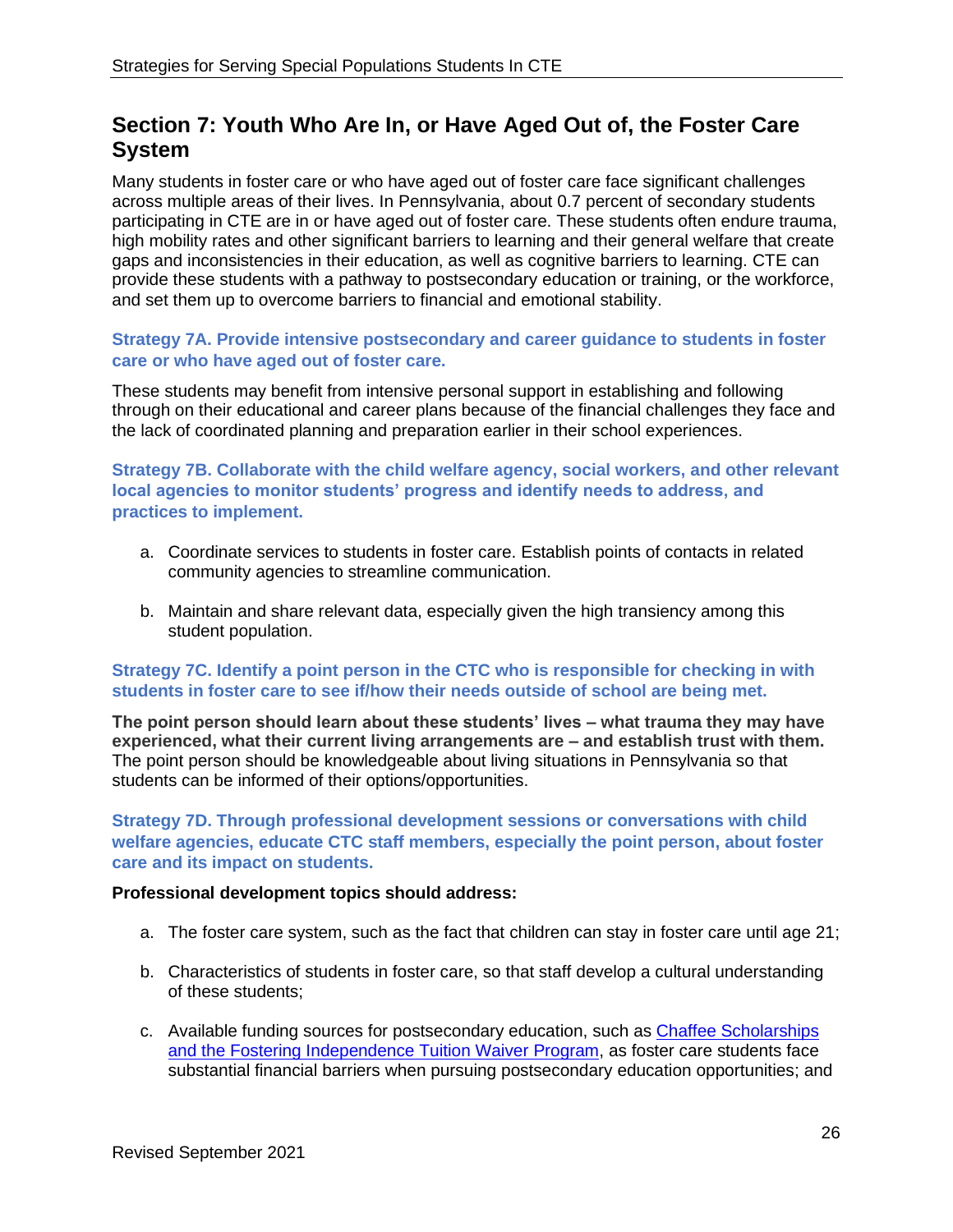d. To the extent possible, provide reasonable flexibility to students regarding homework and testing dates as their day-to-day lives outside of school may affect their ability to meet deadlines.

**Promising Practices Profiles: Youth Who Are in or Have Aged Out of the Foster Care System**

[Greater Johnstown Career & Technology Center: Ongoing Support for Students in the Foster](http://pacteresources.com/category/special-populations/youth-foster-care/)  [Care System](http://pacteresources.com/category/special-populations/youth-foster-care/)

The special education facilitator collaborates with the court advocate, caseworkers, and sending school faculty to support students who are in the foster care system.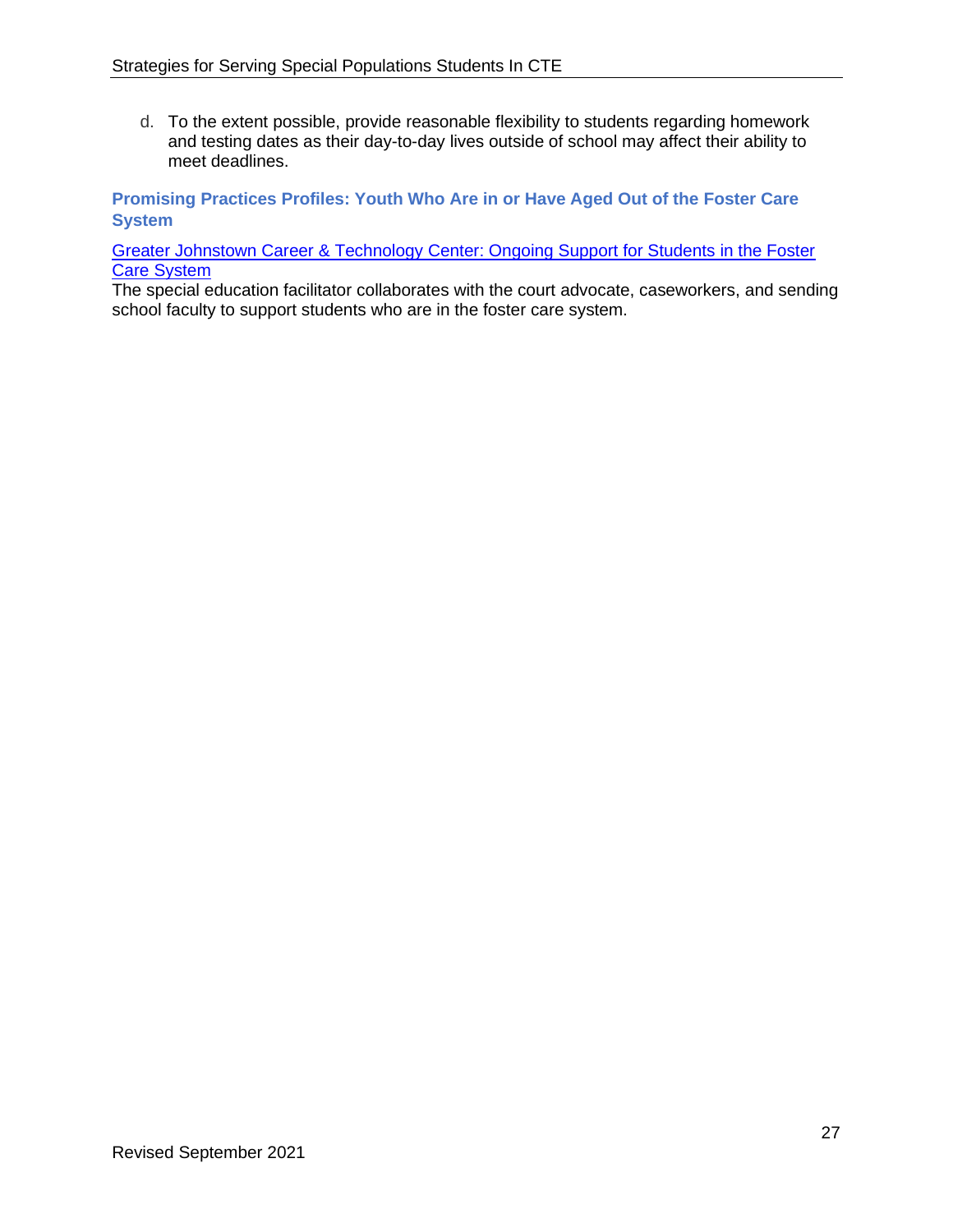# <span id="page-27-0"></span>**Section 8: Youth with a Parent Who Is a Member of the Armed Forces and Is on Active Duty**

Students with a parent who is on active duty in the armed forces may experience a lack of predictability and structure in their lives, high mobility rates, and emotional stress due to their parent's occupation, all of which can interfere with their learning. These students often experience disruption in their schooling due to frequent moves, which can pose challenges related to maintaining up-to-date records, finding, and enrolling in appropriate courses, and establishing stability across their learning experiences. About 0.5 percent of students participating in secondary CTE programs have a parent who is a member of the armed forces and is on active duty.

Because of the low incidence of students with active-duty military families in Pennsylvania, the following strategies are suggested for consideration, but are not well documented within Pennsylvania.

**Strategy 8A. Develop contacts with nearby military installations or national guard posts to stay informed about upcoming training activities or significant personnel deployments.** 

Advanced knowledge, or at least real-time knowledge of these activities, can allow CTC staff to anticipate possible disruption in the home life of military-connected students.

**Strategy 8B. Identify when these students may be stressed or concerned about their parent, especially after a parent deploys, and then provide emotional support for them through school counseling and peer support groups.** 

**Strategy 8C. Organize and run support groups for students to share experiences with and receive support from their peers.**

**Strategy 8D. Provide online resources like [march2success.com](https://march2success.com/) to help students prepare for SAT, ACT, and STEM activities.** 

While this site is NOT specific to children with parents in armed forces, it can still help address needs of students whose parent is deployed.

**Strategy 8E. For incoming students with previous CTE experience, use the program task list to document the knowledge and skills the students already attained.**

**Strategy 8F. Work with student information system vendors to add this special populations group as a demographic sub-group.**

**Strategy 8G. To the extent possible, provide these students with consistent school and classroom routines.** 

This general practice will have a particularly positive impact for students with a parent on active military duty whose home routine may have been disrupted.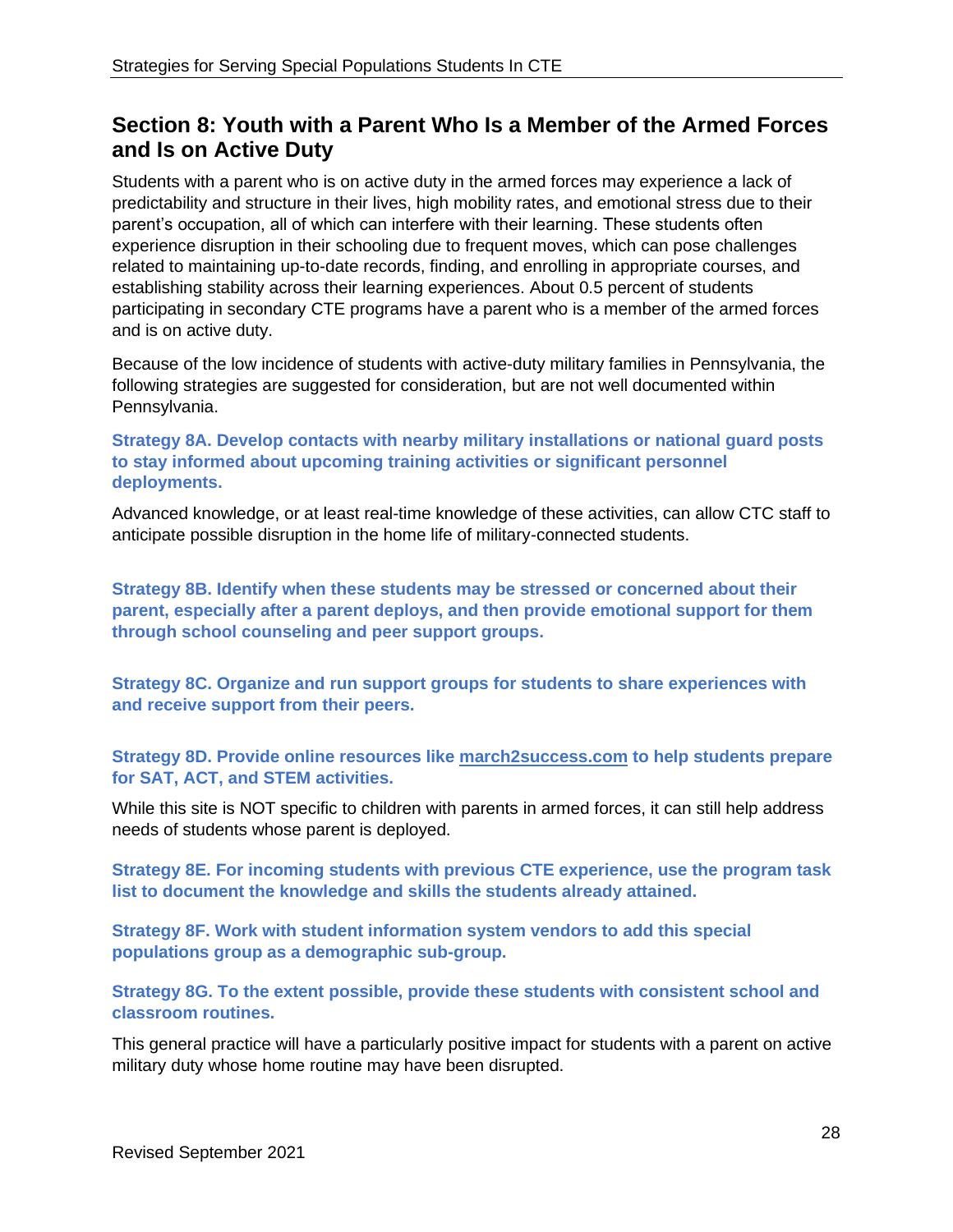**Strategy 8H. Establish processes to ensure records are received and transferred on a timely basis.** 

This general practice will have a particularly positive impact for the student who is transferring from one school to another because of a parent's active military duty.